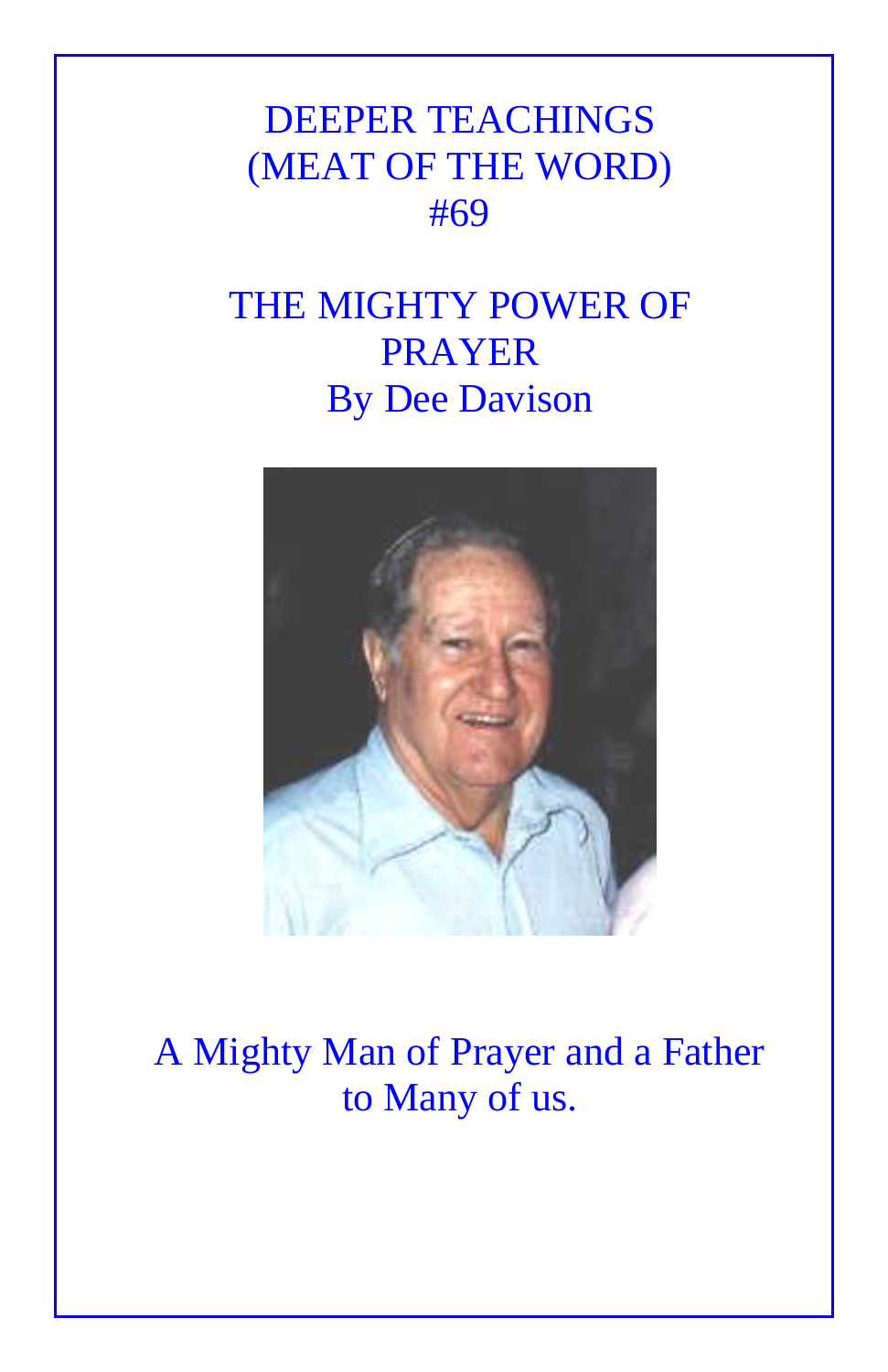## **MIGHTY POWER OF PRAYER By Durrill Davison**

The Lord has said, "My house will be a house of prayer." Hallelujah, and I truly believe that He is bringing us to that hour when, if there is any thing for which we are going to be known, it is that we are a people of prayer.

Praise God for this wonderful word that we have just received on prayer and the need for crying out. I thought that was such a wonderful thought concerning Hannah when she came to the temple to pray, and, sure enough, there was Phinehas and his brother, "the mouth of the serpent, and the man of guile," always ready to tear down. I thought of the Scripture in John 10:10, with which you are familiar. It says, "The thief cometh not, but for to steal and to kill and to destroy; I am come that they might have life, and that they might have it more abundantly."

There is no doubt in my mind that we have been robbed in the past of the relationship that God wants us to have with Himself. The thief has come to kill, to destroy, to rob; to keep us from the ministry that God has for His people and in His people. The Lord has shown me in the fourteenth chapter of John (if you would like to turn there) beginning with verse 10-as I have ministered this word on prayer, God has continuously (as I have expected Him to) shown me greater depths, greater heights, and greater widths concerning prayer. And I realize, as I am sure you do, that there is so much about prayer that we do not know, but that God is going to take us into, because God is going to reveal unto us that prayer is that means or that channel through which God is going to bring about everything that He will do in the earth. And we have never realized this, and we have not been able to believe this up to this point because we have felt it has to do with our own efforts, our own works. But we are going to find that God will change all things and bring them into union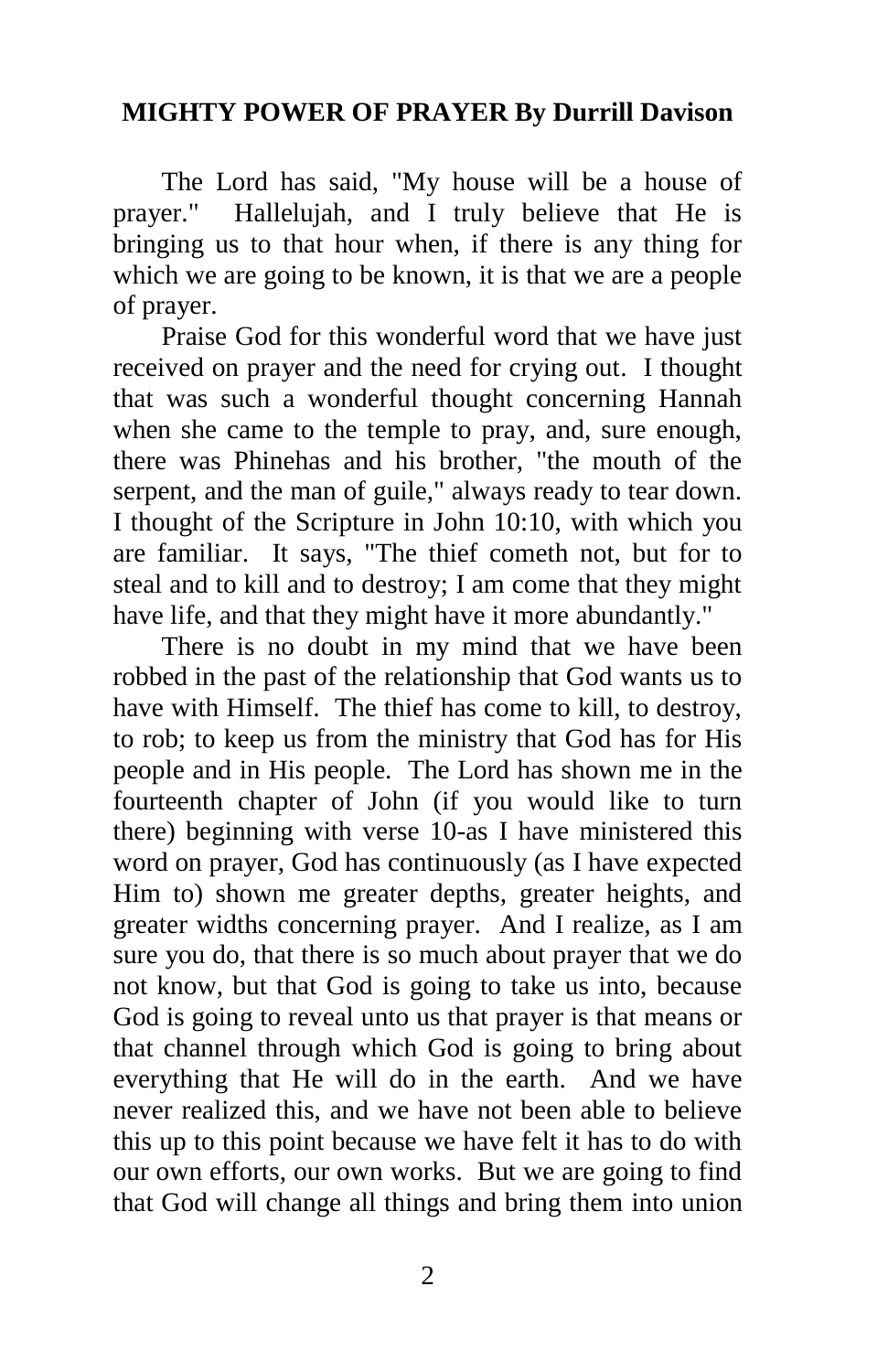and harmony with Himself. And He is going to do it through prayer.

Of course, we (or at least I) have felt in the past that the things that were done through prayer were done because of us, to some extent. But I am just now beginning to come to the knowledge that the only part I play in this is to become a pure channel through which He might do it. It is not going to be my doing, not even my faith (which has hindered the work of God, because I have felt that it had something to do with me and my faith), but I am coming to see that it is not me. I must be submissive, submitted, concerned-but even this concern comes from God. Even compassion comes from God. And it is whenever I become a willing vessel, yielded to Him that He might cleanse and purify and purge and then use, because He is going to do it, and He is going to do it by His own mighty power. And it is not going to be me, but I am going to be a vessel, just as you are, through which He does it. Hallelujah!

Let us first read John 14:10-14: "Believest thou not that I am in the Father, and the Father in me? the words that I speak unto you I speak not of myself but the Father that dwelleth in me, he doeth the works.

Believe me that I am in the Father, and the Father in me: or else believe me for the very works' sake. Verily, verily, I say unto you, He that believeth on me, the works that I do shall he do also; and greater works than these shall he do; because I go unto my Father. And whatsoever ye shall ask in my name, that will I do, that the Father may be glorified in the Son. If ye shall ask any thing in my name, I will do it."

Just the other day, for the first time, I felt I began to understand how we were going to do greater works than He. Here He is giving the ministry of prayer the highest possible place in His service. Now the apostles were very concerned and took full oversight of all the Christian responsibilities and duties and work of their day. They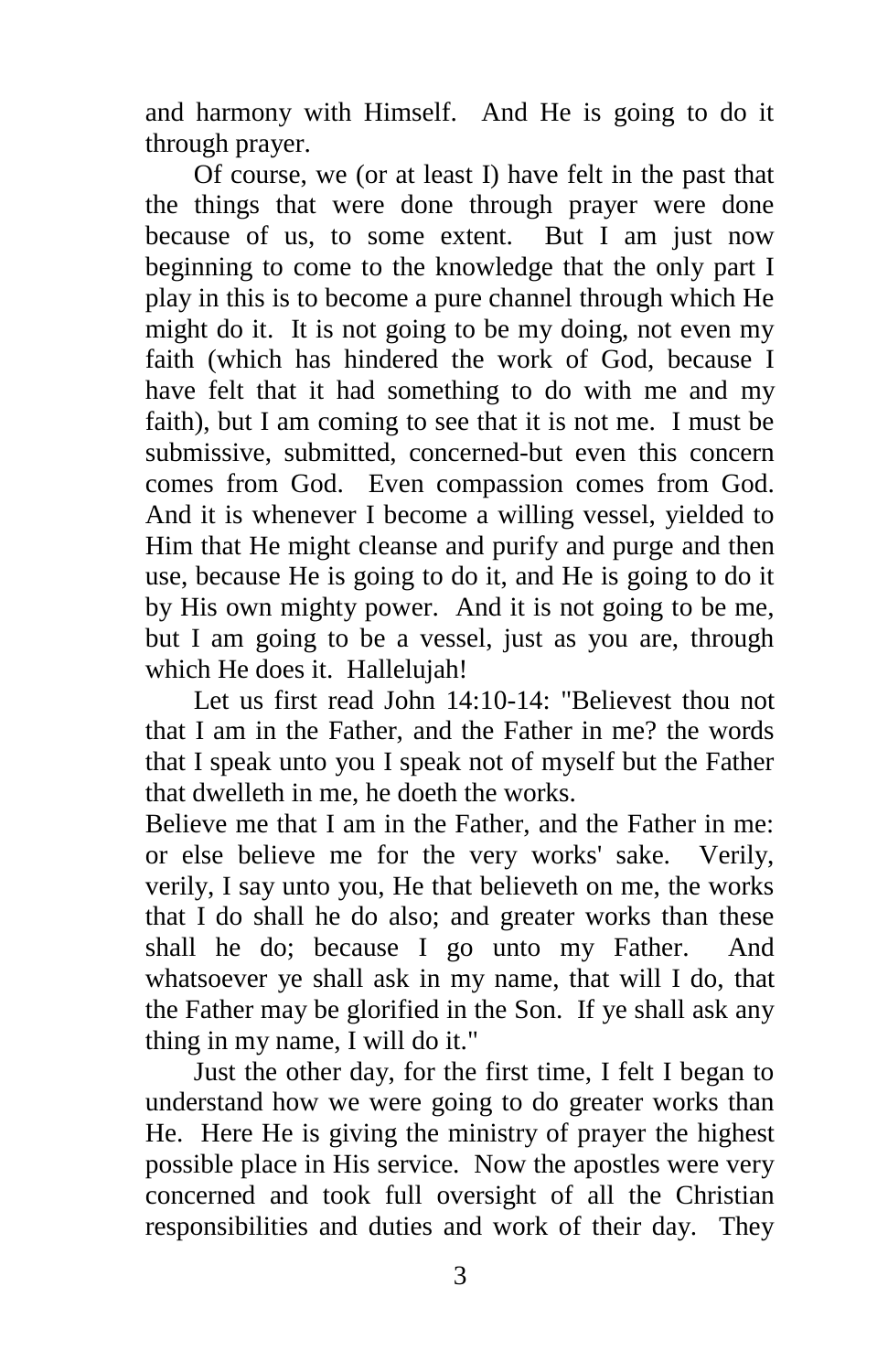were careful to set in order the things of God that needed to be set in order.

But you will notice that the place that they gave to prayer was the highest they gave to all of them. And this is the place I see that God is giving here when He says, "Greater things than these will you do." And it is going to be through the ministry of prayer because Jesus immediately couples it with prayer, because when He has made that statement, He says, "Verily, verily I say unto you, he that believeth on me, the works that I do shall he do also, and greater works than these shall he do because I go unto my Father." And then -, "Whatsoever ye shall ask in My Name, that will I do, that the Father may be glorified in the Son." Hallelujah! And so, He has tied this in with prayer. And I see that He is giving the ministry of prayer the highest possible place in His service. And it is not preaching. For those of you who would like to be elders and would like to preach-I do not want to disillusion you or discourage you, but I would encourage you to enter into the highest possible ministry that there is in all the earth. It is the only ministry that can move heaven and earth. Hallelujah!

We can begin to see why God has shown us that prayer is omnipresent.

In prayer you can do anything that God can do.

In prayer you come into the fullness of His wisdom, the omniscience. And in prayer you are any place where God is. You see, we have limited God. I began to see the limitlessness of God through His Body, and the outreach of God through His Body-that is what He is wanting to do. God is not going to do anything in the earth except through prayer.

Of course, as we think of prayer as that part that we play, that is, our faith, then of course, we begin to draw back immediately. But when we begin to see prayer as the very voice of God, the very Spirit of God-it is God that is praying and not just us-then we can begin to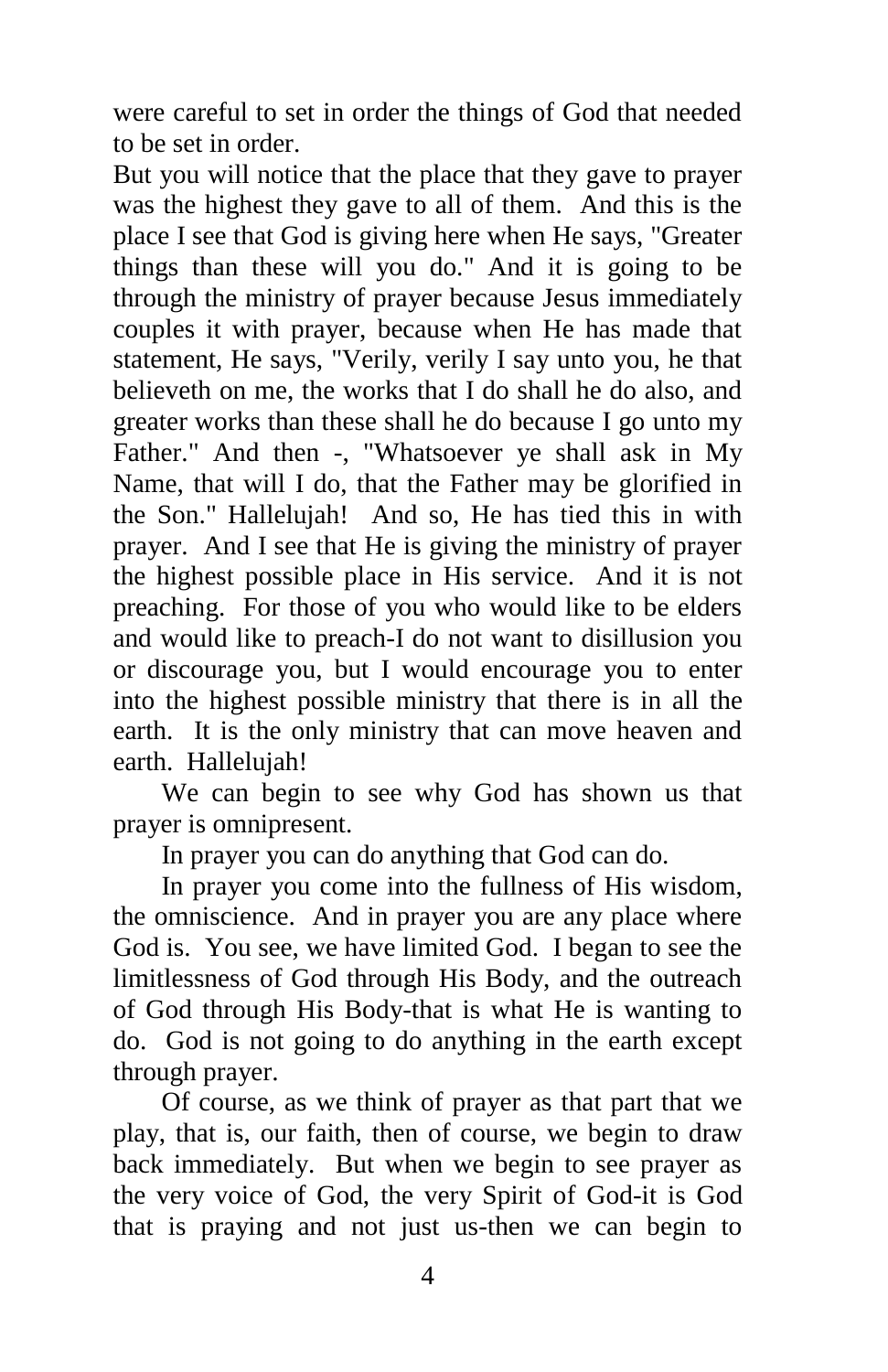understand what He is going to do, how He is going to do it, and why He is going to do it, through prayer.

The thing that has really encouraged me and excited me concerning this matter of prayer is that it is not a ministry of a few. It is not a ministry of a few select ones. It is not a ministry of the great preachers, those who have great revelation. It is not limited to the elders, to the apostles, whom we esteem the highest. But, you see, God says, "You do not think the way I think, you do not see things the way I see them." But, you know, it is because of those faithful few, I would say, that have ministered through the years-the Annas and the Simeons-that have sustained the work of God in the earth. It has not been because of great preachers. I am convinced of that.

I can even remember when I was a child and I knew very little about the Lord; but I can remember that I appreciated the people in the community who went to church. We did not go to church, but I appreciated those I knew that were faithful unto God, and somehow I knew in my wicked little heart that they were my safety. It was a long time before I was saved.

I know that it has been those faithful Simeons and Annas here and there in the earth who, because of prayer, God has moved through to sustain even the earth.

And the thing that I see is that in prayer God is able to bring forth the mightiest ministry from the weakest in our midst, I want you to know that prayer is the mightiest ministry in all the earth because there is no other ministry that can move heaven and earth. Because any of us knows that, if there is any strength in the Lord, it is because of prayer. If we are not praying, someone else is, because it is going to be brought forth through prayer.

This is the thing that thrills me, in that I know that even the weakest of you can come into the mightiest ministry that is possible in all the earth. Now, in the past you might have said, "Well, I do not have a ministry, you know. I am not an elder; I am not a prophet; I am not an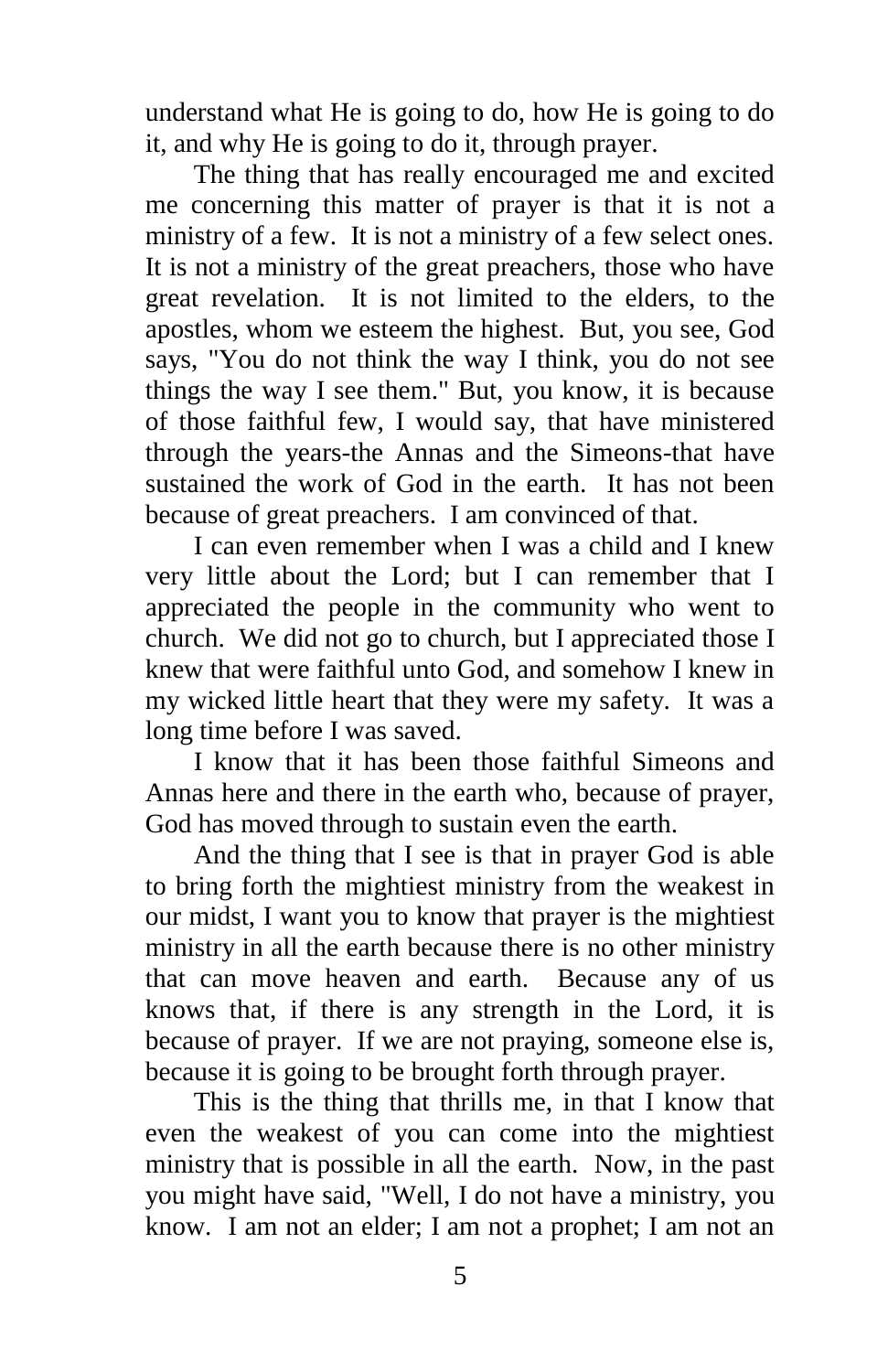evangelist; I am not an apostle." I want to take all that excuse out of you, because you can have the most powerful ministry that is possible upon the earth if you want to travail, if you want to reach out for it.

If you have troubles or confusion, if you are not able to understand, if you have illness or all of these things, then I would say the thing you need to do is pray. I want you to realize the significance and the outreach of your prayer life. This is the thing that I know Satan has robbed us of, because he has turned us aside from prayer to everything else. He tries to keep you from praying. He would rather you go and read the Word of God than pray. Now, I do not want to discourage that either, because it must be in relationship to your prayer life because here is the Word, here is the Truth. And it is going to show you how to pray because the Spirit is going to teach you how to pray, because you and I do not know how to pray as we ought, but the Spirit does. He will teach you how to pray. Rom. 8:26.

'The first thing you need to do is to pray, to learn to pray, and to pray always. Jesus said, "Men ought always to pray and not to faint."

The Lord spoke to me recently that the thing I need to do is whenever I even think of somebody, I ought to pray for him. So, when someone comes to your mind pray for him. Do not talk about this person, do not criticize him, do not judge this person, but pray for him. Then you will not hate him, you will not envy him, you will not covet what he has, but you will lift him up unto God.

God wants to lift us out of our helplessness into the place of the highest, from the weakest to the mightiest and from the lowest to the highest. Hallelujah! This means that any, even the little children, ought to be taught and helped to understand the significance of their prayer life, that they yield to God that He might be able to do His mighty work through them.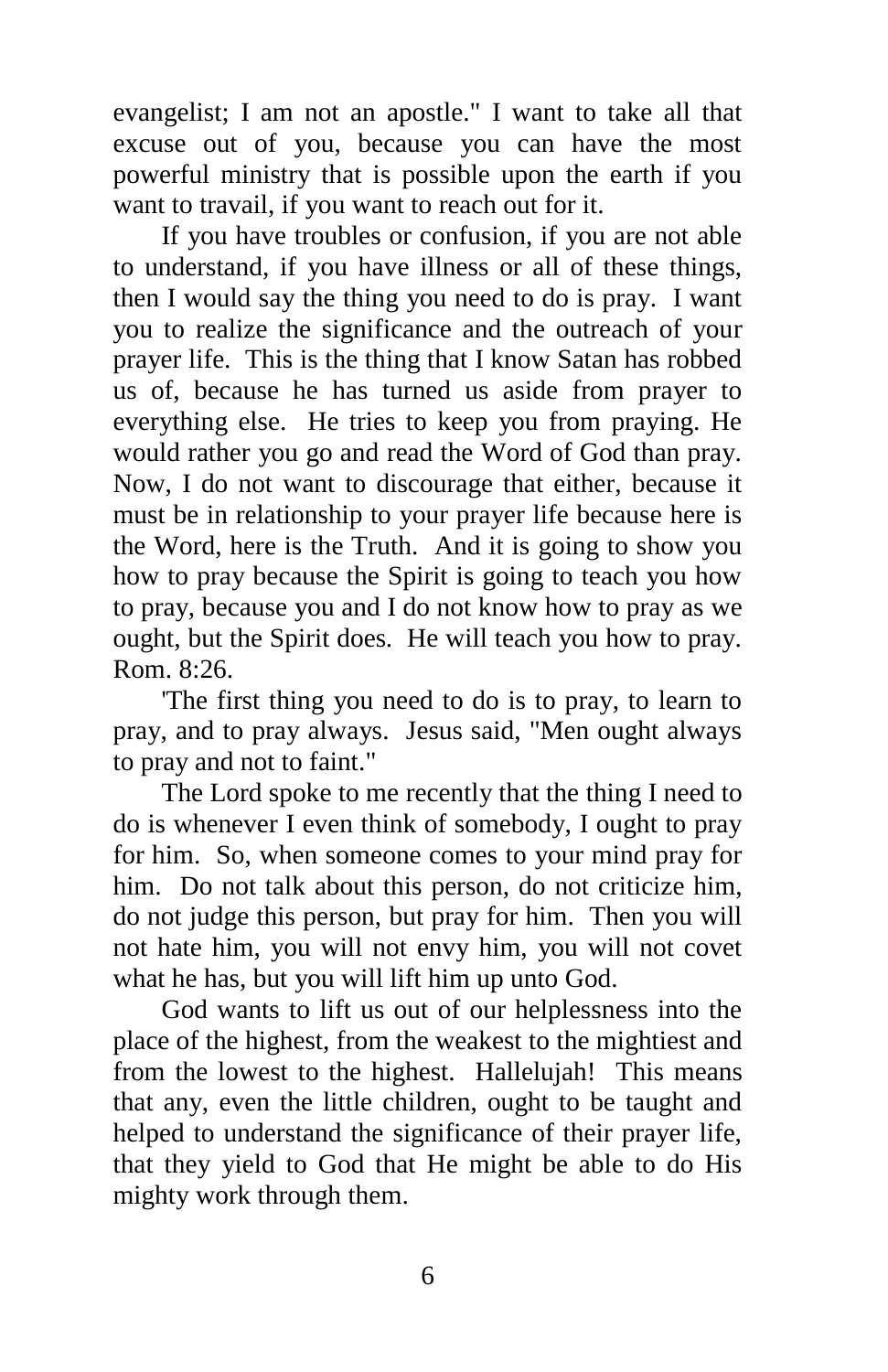Now we know the words of Jesus in Mt. 28:18 where He says, "All power is given unto me in heaven and in earth." So when you enter into the prayer life you are allowing the omnipotence of God to do His work in the earth. You are opening the gates unto the power of God, because it is the Spirit of God that is going to pray through you. I thought so much that it was my prayer, that it was by my faith. This is the reason I got discouraged, because I knew my prayer was not very strong. I knew my faith was not very big, but if Satan can discourage us, then we are not going to open the gates to the Almighty God. God is reaching unto the ends of the earth. You see, He will not only move the earth, He will move even galaxies because it is God. It is not you. If you can begin to see this-it is God who is going to do the praying, as we pray believing.

Remember the words as Jesus said, (John 14:12) "Verily, verily, I say unto you, He that believeth on me, the works that I do shall he do also; and greater works than these shall he do; because I go unto my Father."

Now in Mark 9:23 Jesus said to the concerned father as he came with his son who was deaf and dumb, "If thou canst believe, all things are possible to him that believeth." At first the father brought the son to the disciples, but they could not heal him, and Jesus said to them later, in verse 29: "Such cometh out only by fasting and prayer."

Now in John 6:28,29: ", Then said they unto him, what shall we do that we might work the works of God? Jesus answered and said unto them, This is the work of God, that ye believe on him whom He hath

sent." So, as Jesus said here, "He that believeth on me, the works that I do shall he do also." "The works"-the works is to believe the works of God are going to be done through believing prayer. Believe-not in your believing, as to what you can muster up, but in believing that you are a channel through which God is doing the work,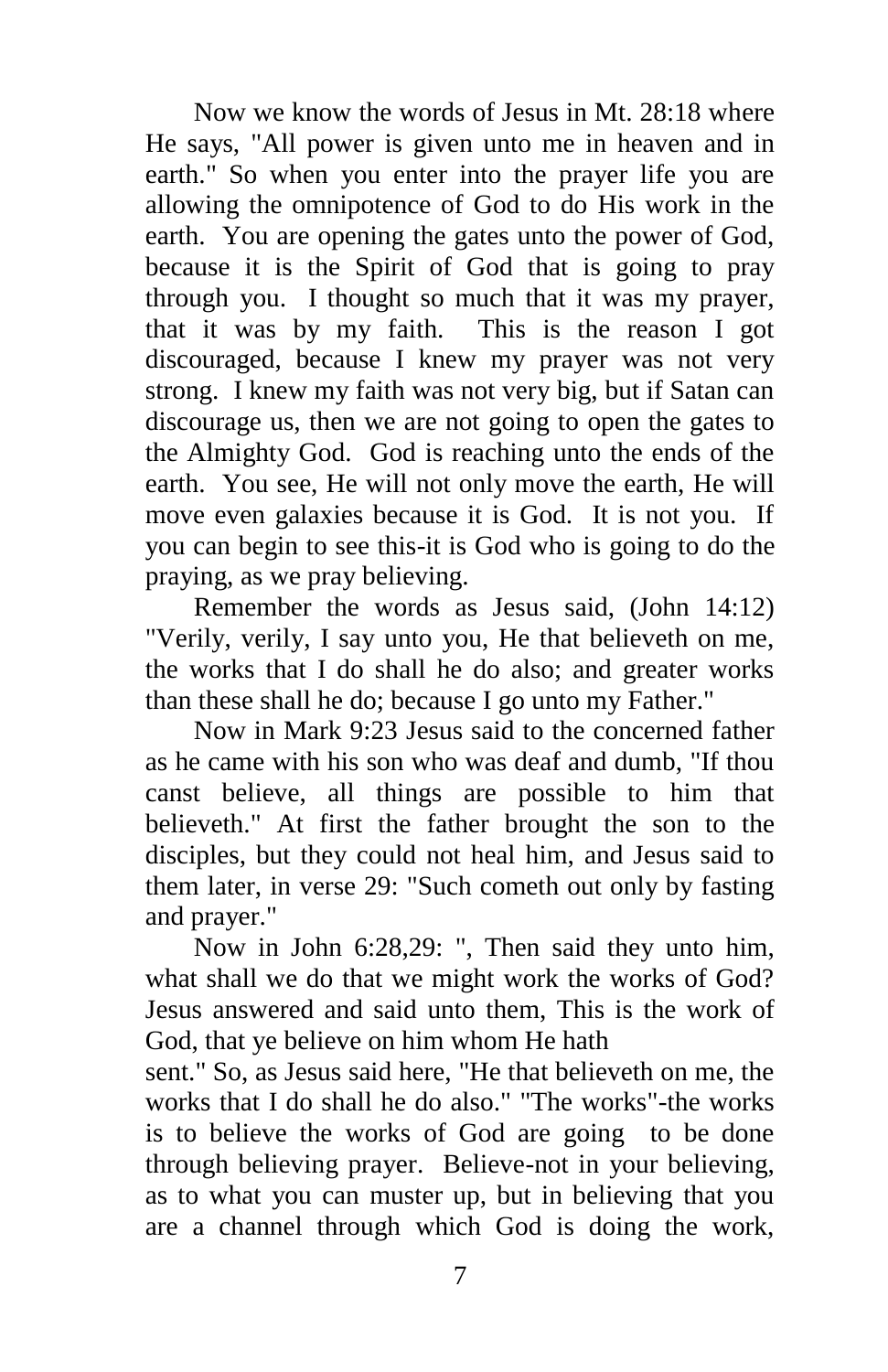because it is through His Body that He is going to do His Work. And He is not going to do it apart from you- from those who pray. Hallelujah! I know that He is going to do it through prayer. Therefore, if we want to be a part of what He is doing in the earth, we must pray.

Now, I would like you to turn to Ephesians l: 11,19:"In whom also we have obtained an inheritance, being predestinated according to the purpose of him who worketh all things after the counsel of his own will: . . . And what is the exceeding greatness of his power to usward who believe, according to the working of his mighty power." And it is not according to the working of our mighty faith. Did you notice that? It is according to the working of His mighty power. Hallelujah.

Someone shared with me an experience that Oral Roberts tells about in the beginning of his healing ministry. As he was having a healing line one night, he saw coming in the line an older blind man who was being led by a young couple. He said that if anything caused him to lose heart it was a blind person. He said he could not have faith as easily to pray for a blind person as he could for others. There were people whose goitres were being removed and legs being lengthened, and limbs being straightened out, and all of this; but he said that whenever a blind person came he just sort of lost heart.

So when they brought this old blind man upon the stage for him to lay hands upon, Brother Oral started to lay his hand upon the old man's head, and when he did the old man just knocked his hand off his head and said, "Get your hand off of me!" And Oral, of course, was praying, seeking the wisdom of God and how to move. Again he tried to lay his hand upon him and said, "Well, don't you want us to pray for you?" The old man knocked his hand off and said, "No, I don't want you to pray for me." So Oral then said, "Well, would you mind if I prayed for you?" The old man said, "Well, no, if it'll make you feel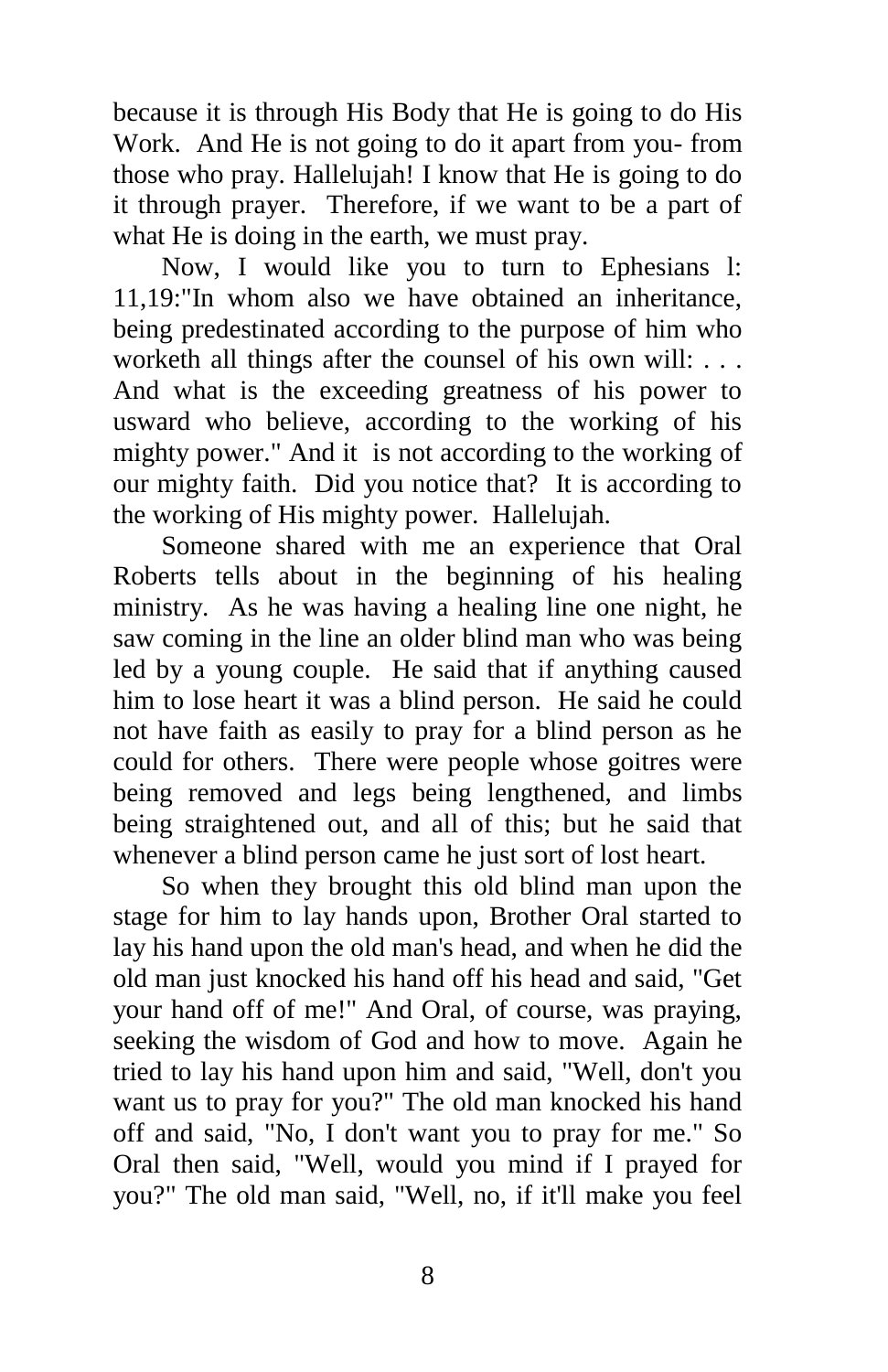any better, go ahead." So Oral put his hand on his head and prayed for him.

Of course, they led him away, as blind as he ever was. And Brother Oral said he wrestled practically all night long over that thing. He felt that his ministry was a failure because he was not able to pray for the healing, that is, to believe for this old man that he might receive his sight. He said it was about four o'clock in the morning before he finally got to sleep. Someone knocked at his door the next morning.

They said, "Do you remember the old blind man for whom you prayed last night?" And he said, "Yes" in sort of a "How could I forget him?" manner. The person said, "Well, he can see!" Oral replied, "I don't believe it." He said, "Yes! He can see!" Oral said, "I won't believe it until I see it."

So that night the old man came, and of course he could see, and he shared with them that that morning when he got up and went to the door he could see, and he ran across the street to the young couple's house and told of what God had done for him.

Oral said he went before God and said, "God! I don't understand this." He knew that he did not have faith for the old man, and he knew the old man did not even want to be prayed for, and did not care. He asked God, and said, "God, what about this?" God spoke to him and said, "It was not you, but it was Him to whom you prayed. It was by His mighty power, and not by your mighty faith."

This is the way that God will do His work through us, but we must be willing even though we lack faith to let Him do His mighty work through us-reaching out by His mighty power.

We know that God is going to change whatever needs to be changed to bring about the deliverance of His creation. We see the mighty power of God move through Brother Joshua over in Joshua 10:12-13a: "Then spake Joshua to the Lord in the day when the Lord delivered up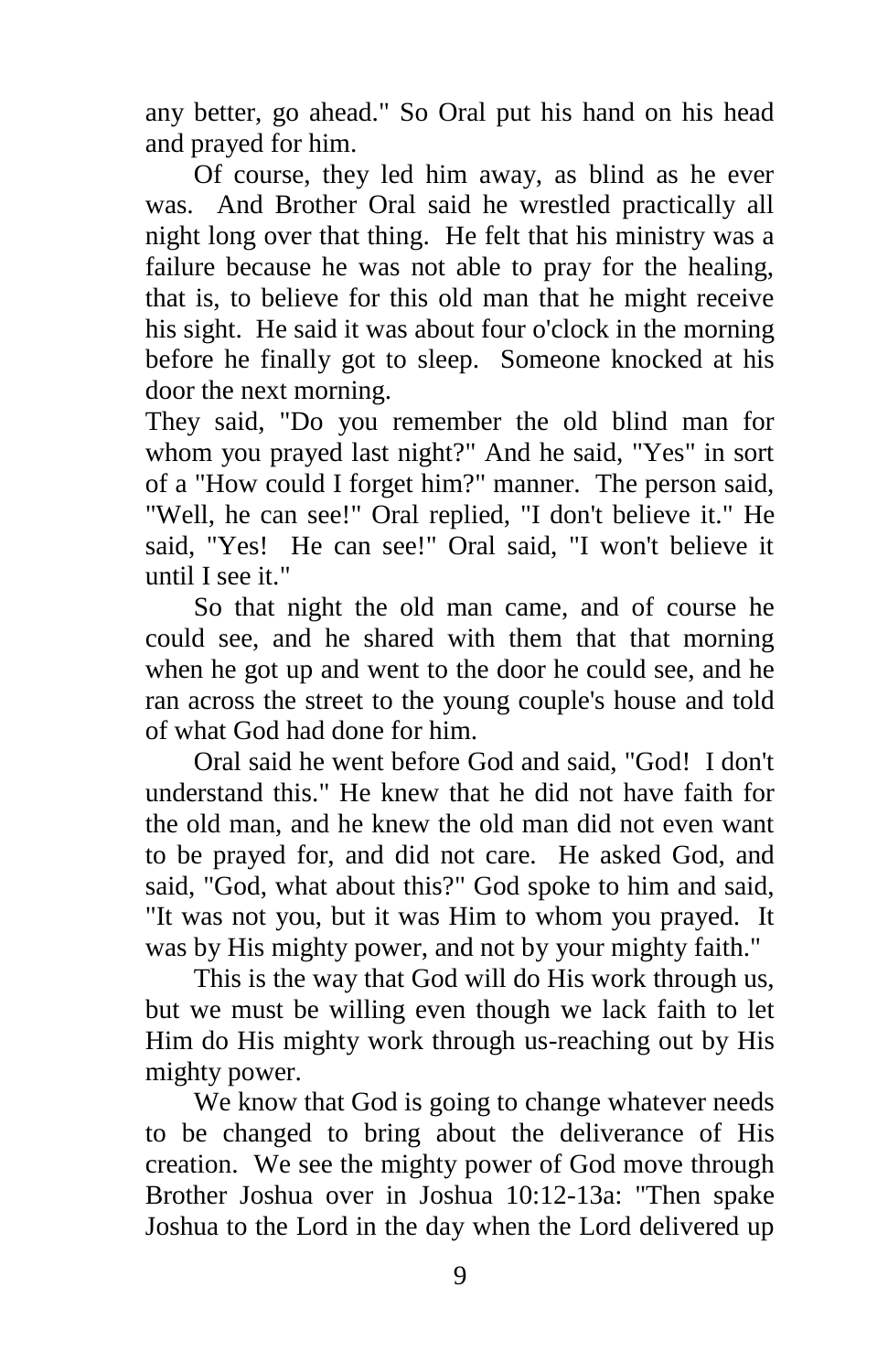the Amorites before the children of Israel, and he said in the sight of Israel, Sun, stand thou still upon Gibeon; and thou, Moon, in the valley of Ajalon. And the sun stood still, and the moon stayed, until the people had avenged themselves upon their enemies." I do not believe that Joshua had any more faith or any greater access unto God than you do, but he was able to speak, and the very Spirit of the Lord spoke through him to stop the sun and the moon in their places.

We have seen through the power of prayer the seasons changed in the North and the floods stayed in the South by a people who prayed. We are beginning to see what God is doing. But we know that we are just beginning to touch the hem of the garment and have not yet entered into the greatness of what God wants to do in the earth. We can begin to see that we are only vessels, we are only conductors of His power.

I got this word when I was in Barranquilla. One morning when we got up Brother Gary went up to shower. Pretty soon he came running out saying, "Boy! I can't take a shower in there!" When you touched the knob, the electricity went through you like a spark plug. When he came out they directed him to another shower in the back.

But I was waiting to shower, and John and others were waiting also. I was wearing some plastic sandals, so I decided to go up and enter the shower wearing my sandals. Sure enough it was fine, until I got wet. When I reached out to take hold of the knob, it shocked me too. The electricity there is 220 volts, not 110 volts, so you get a pretty good jolt. I then knew better than to take hold of the knob as long as I was wet.

I went ahead and took my shower and stayed away from the knob. After I had finished, I reached around, got a dry towel, and turned it off-no shock. I saw that the power must have a conductor through which it can move.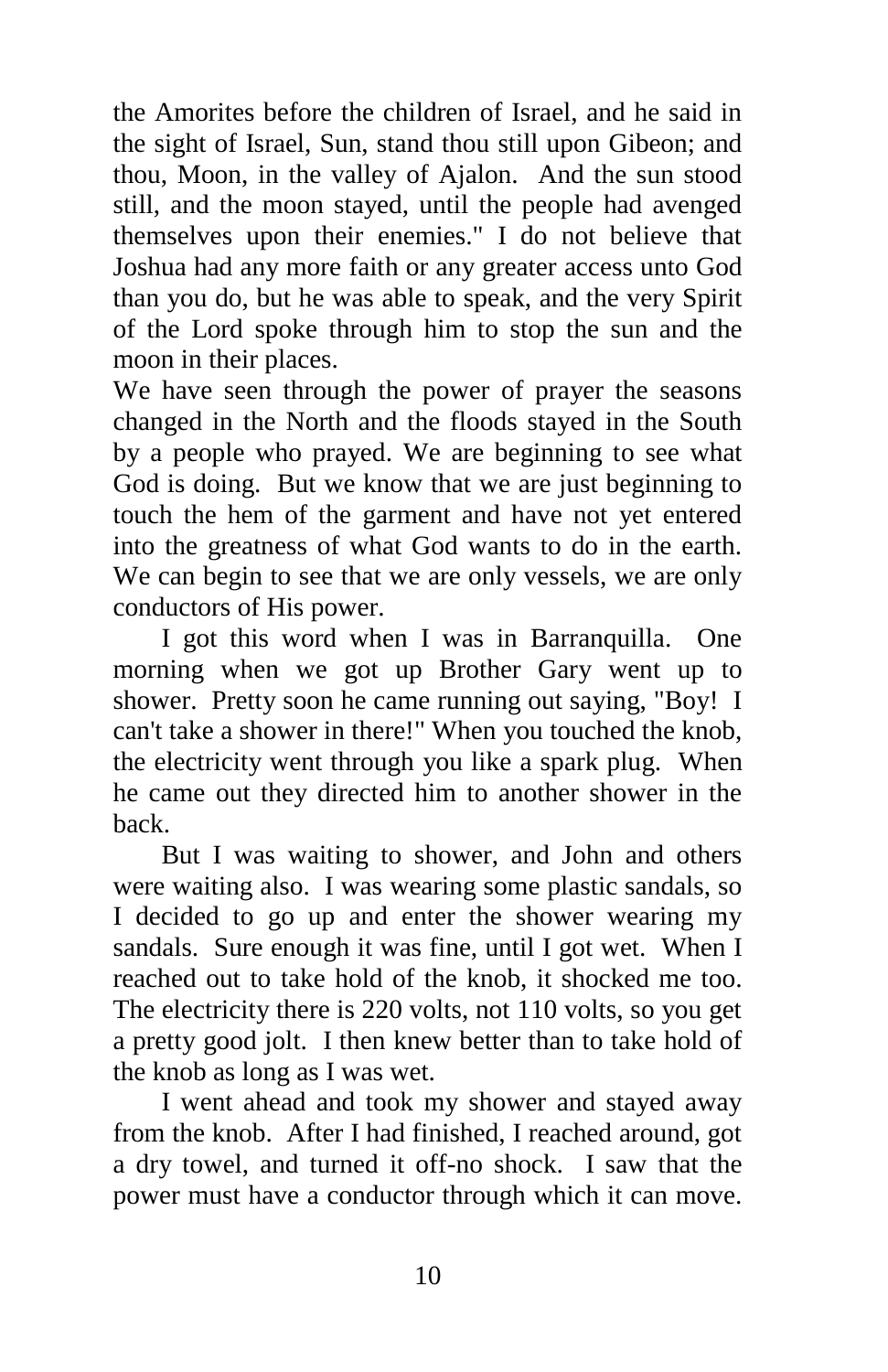Many times, you and I do not allow the power to flow through us.

You see, the reason that all the great things of power and production are done in the earth is because men have learned to use the laws of that power. If this is true in the natural, then it is true in the spirit. We need to learn to move with the laws of the power.

I came back down, and Gary said, "Did you take a shower up there?" When I replied that I had he asked, "How'd you do that?" I said, "Well, I just moved with the laws." I learned to move with the law of electricity. I knew that as long as I was in a position to become a conductor I was going to get it, but when I blocked it off by a dry towel there was no shock.

You see, God wants us to be conductors of His power and of His life and of His love. All we need to do is move with the laws of God and open the gates-believe! and that is it. That is the works of God-just believe-believe that He is able, that He is going to do it, and that He is doing it. It is that faith, a working faith-faith without works is dead.

Now we want to see Him do things, but, you see, by faith you believe. It is by believing that it is going to be done, that He is going to change. All of these changes that we are expecting to come about are not going to come about just because we hear a revelation, we study the word, or we try to walk it out. It is going to be by His power, by faith, an obedient faith.

God is Spirit. He is going to move by His Spirit to bring it to pass, as you and I believe and move in those laws- the law, as He has given us, of recognizing Him as God. "Hallowed be thy name." The law of forgiveness, the law of humility, the law of submission, the law of faith; and so-learning to move in the laws of God, not in the law of what you and I can do-which we have moved in, and still think we can do something. We have to come to the point where we know we can do nothing. If we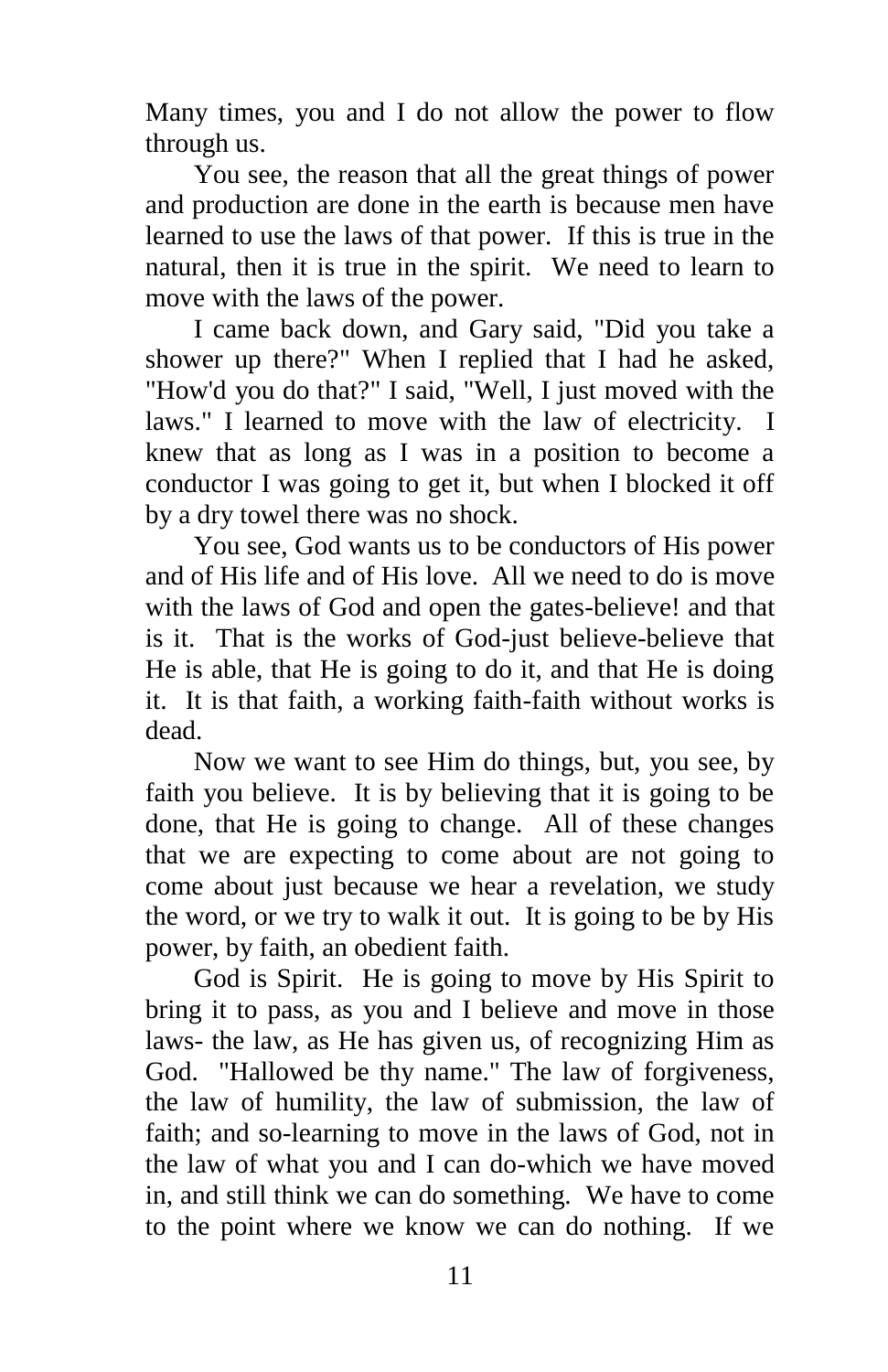move in this realm of praying without ceasing which Jesus moved in--Jesus never did anything without prayer- -this is where He wants us to move, that we never work, we never eat, we never sleep, we never do anything without being in that Spirit of prayer.

I was sharing with them down in South America. I think we all got to jogging before we got back. The Scripture says, "Bodily exercise profiteth little." As the other fellows were exercising and jogging, I said, "Well, I need it." So I began to jog and exercise. But, remembering that Scripture, I did not want to waste my time just jogging. So I decided it was a good time to pray. Why not? Why not pray while you are jogging? Why not pray while you are working? Why not pray while you are walking? Why not pray while you are eating? Or whatever you are doing, pray.

I could see that God is raising up a people that is going to be the prayingest working people, the prayingest jogging ministry, the prayingest people upon the face of the earth. This is what we must come to if we are going to enter in: it is going to be a people who are constantly giving themselves to prayer.

I noticed this about Paul's prayer life in Col. 1:3b (and he says this over and over and over): "Praying always for you." Paul was always praying. He says this to the Colossians; he says it to the Ephesians; he says it to the Philippians, the Thessalonians, the Corinthians, saying, "I am always praying for you." And I could see that here was a mighty man of prayer.

How could he be praying for all of them all the time? As the Lord spoke to me, "Whenever you think of somebody, pray for him, right then." If someone asks you to pray for him, pray for him, right then; and then remember him as the Holy Spirit brings him to your remembrance. Pray for him.

He says in verse 9: "For this cause we also, since the day we heard it, do not cease to pray for you." I did not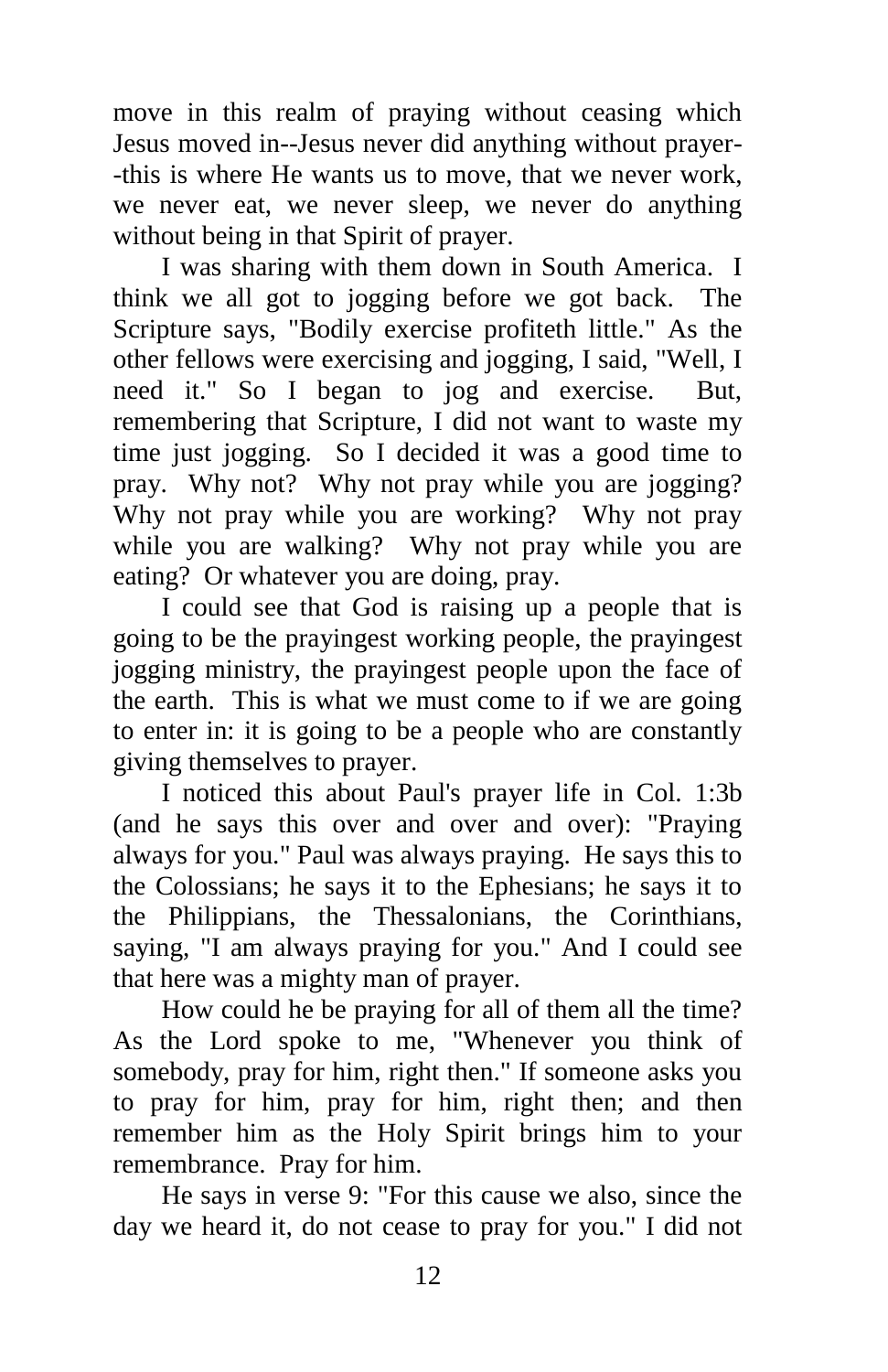realize the outreach of our prayer life until the Lord began dealing with me concerning my prayer life. According to the words in Ephesians 6:18b, he says that we are to pray for all saints. God not only wants us to pray for those about us, but to pray for ALL SAINTS.

Now this seems beyond reason, because if I ever thought to pray for all the saints, I would have very easily been discouraged, thinking that if it was according to my prayer power and my faith, then I would be stretching my prayer life too thin to pray for all saints.

But I was limiting God. God is the one who is doing the praying. God is not limited by space or time. God reaches to the ends of the earth. In prayer, you are any place where God is. I began seeing how I had limited God just because I was not able to believe that God was able to quicken every saint upon the earth through my prayer. Do you believe He can through yours? It sounds a little fantastic, does it not? But, whenever it does, you are limiting God, because God can as effectively move upon every saint of God in all the earth through your prayer as He can anyone else's.

In fact, just recently, as I was praying, I began to pray for all saints of God as though I were praying for one man, because we are one man. I asked God about this and about how much effectiveness my "one man" prayer had upon all the saints of the earth. He said, "Well, you are a part of that Body. It is just as the effect of every vessel in your body has upon you, your physical being, so does your life and the life-My Life-move through you to effect the whole Body of Christ."

We can see, and I am hearing, and I know you are, because God is moving upon His entire Body. There is a drawing, even now, by the power of prayer, that is going to draw His people into one. This is by faith. This is the way God works. He is doing it by His mighty power, and not by your mighty faith. But He has to have channels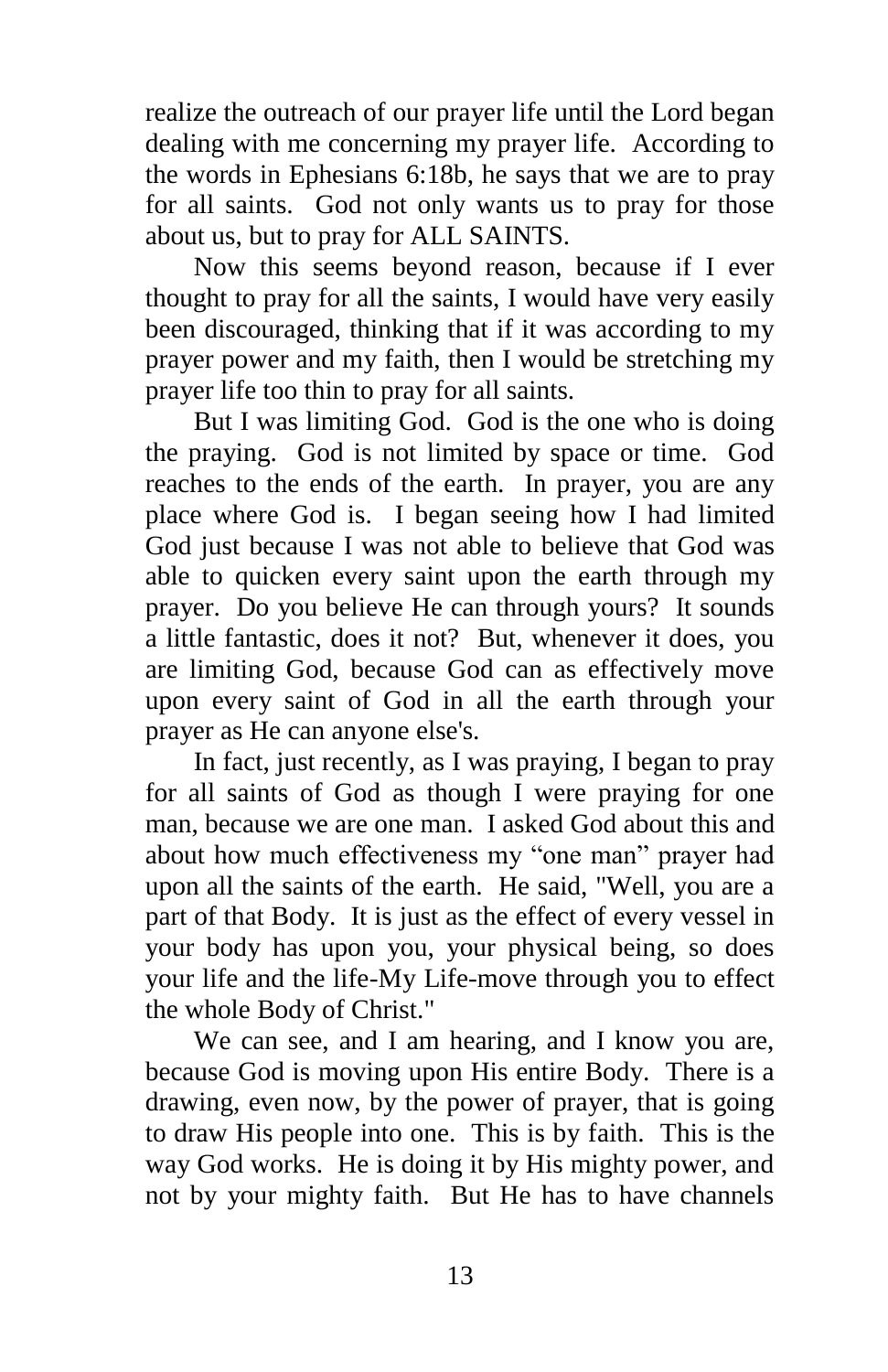through which He can work-conductors and transmitters, the transmitters of His power and of His life in the earth.

Now you may question the outreach of your prayer life. I want to share with you a tract that was given me after I ministered this word at Canton. I have ministered this word over and over and over, but I have no apologies for it, because the burden of the Spirit of the LORD is upon me to minister it to His people that we might become those conductors, that we might realize that we are opening the gates of heaven, we are opening the gates of God to flow forth into all the earth. It is His Life. It is by His quickening power that it is going to be done, and it is being done. Do not close the doors. Do not shut the gates. Open them up, and let God flow. Do not limit Him in your own imagination about how fruitless and how ineffective your prayer life is, because it is going to be Him. All He has to do is have a door open, and the gate open, so He can flow. And then He can clean you out as He goes through, and purify the place, and flow more freely as He does.

I want to share with you here so you will have, by this natural experimentation, greater faith even in the outreach of your prayer life. This story is told by a confirmed atheist who was a scientist. He tells about an experience he had in a large pathological hospital laboratory, where they were attempting to find the wavelength of the human brain. They were especially interested in discovering, what took place in the brain at the moment of the transition from life to death.

They chose a woman whose family had sent her to a mental institution but who had been discharged by the doctors because they could find nothing wrong with her other than that she had a cancer in the brain which caused her to be imbalanced, making it impossible for her to walk. But, as to the alertness of her mind, she was exceptionally brilliant.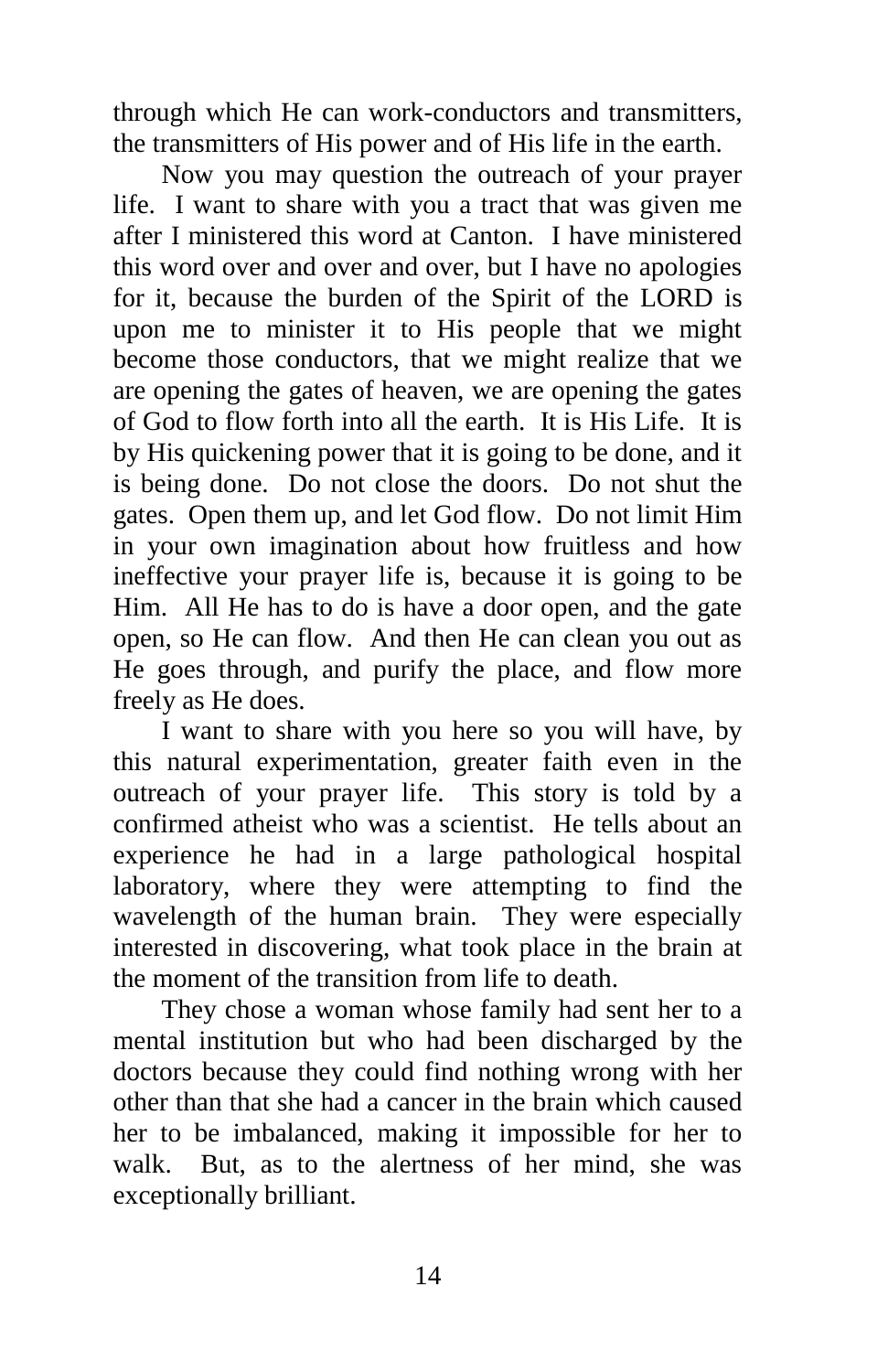They knew that she was coming to her time of death, and they told her so. They had arranged a pick -up in her room to ascertain what would take place in the transition of her brain from life to death. He said, "We also put a very tiny microphone in her room so that we could hear what she might have to say. Five of us scientists-and perhaps I was the most atheistic of the group-were in the adjoining room with our instruments prepared to register and record what transpired.

"Our device had a needle pointing to the zero in the center of the scale. To the right of the scale there were 500 points and to the left there were 500 points. We had previously registered on this instrument the power used by a 50,000 watt broadcasting station in sending out a message around the world. The needle registered 9 points on the positive  $(+9)$  to send a message around the world.

"As the last moments of the woman arrived, she began to pray and praise the Lord. She asked God to be merciful to those who had despitefully used her. She reaffirmed her faith in God. She thanked Him for her knowledge of His reality. She told Him how much she loved Him.

"We scientists had become so engrossed with this woman's prayer that we had forgotten our equipment. We looked at each other and saw tears flowing down scientists faces. I had not shed tears since I was a child.

Suddenly we heard a clicking sound in our equipment and we looked and the needle was registering 500, desperately trying to get higher (I am convinced it would have gone to 700) only to bounce against the 500 in the attempt. By actual instrumentation we had recorded that the brain of a woman, alone and dying, in prayer and in communication with God, had registered more than 55 times the power of the 50,000 watt broadcasting station in sending a message around the world."

More than 55 times around the world! My son observed that if it had gone over to 700 and you divide that by the 9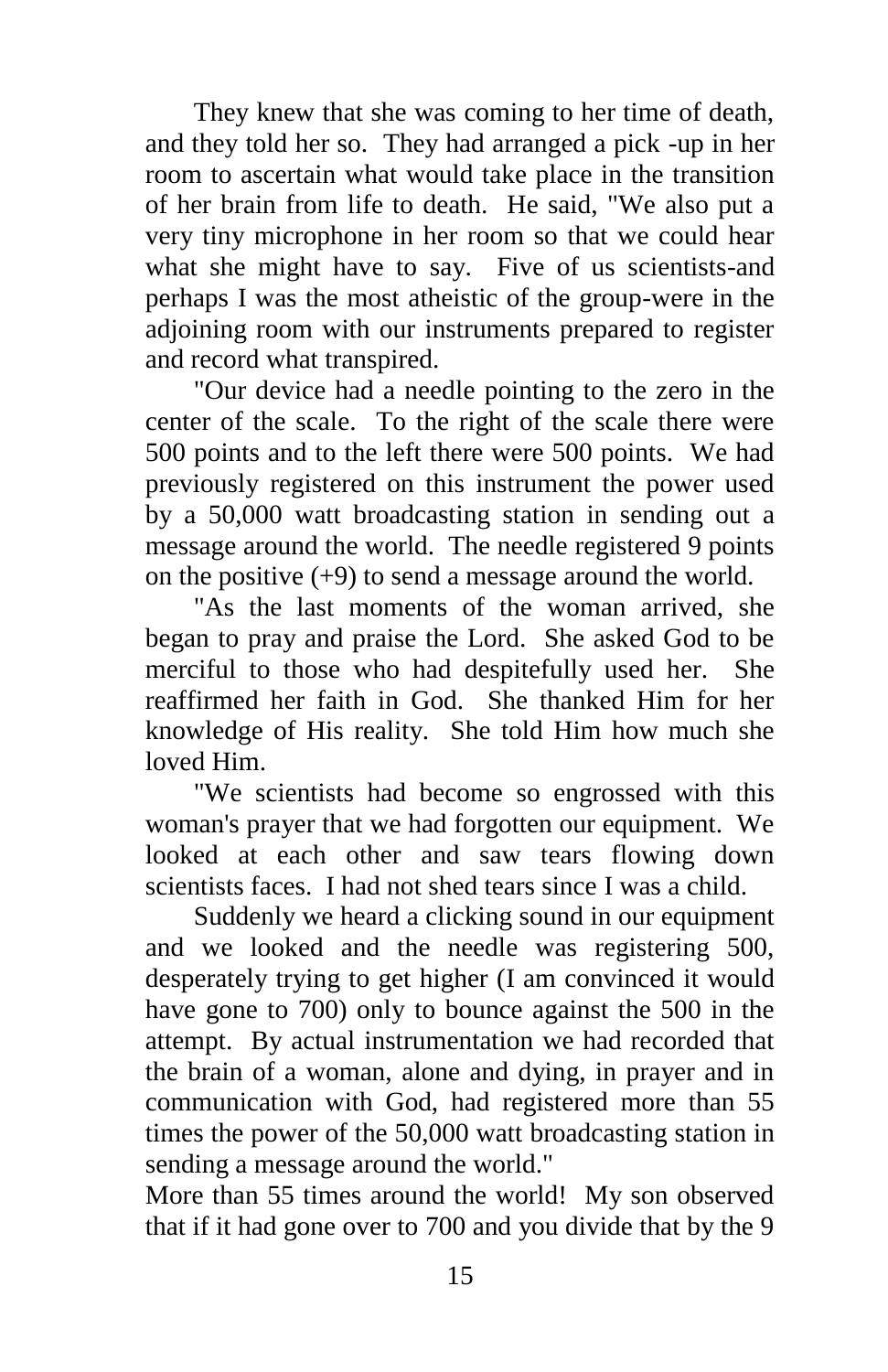that it took to send a message around the world, the answer to that would have been 7,777,777 . . . No end! Hallelujah!

I want you to see what God can do through your prayer life as you turn Him loose: More than 55 times around the world. Do not limit God! Hallelujah, hallelujah!

When it comes to my prayer life and praying for all saints, I realize that it is not me and it is not just my faith; but I believe that I am a channel of God and that I am a conductor of His power, and of His faith, and of His love, and of His quickening Spirit that is reaching out into the furthest parts of the earth. If every one of you, every one of us, begins to pray this way, can you imagine the effect that it is going to have upon the earth? When God has only had a few, one here, one over there, that have been praying faithfully-you know, it just takes one. God just needs one, really, through whom He can move to do His work. If only one yields, then He will use that one to hold things in order until He can get some more.

God is bringing forth some Simeons and some Annas that are going to pray day and night. They are going to be watchmen on the wall. As it says in Isaiah 62:6-12, "I have set watchmen upon thy walls, O Jerusalem, which shall never hold their peace day nor night: ye that make mention of the Lord, keep not silence. And give him no rest, till he establish, and till he make Jerusalem a praise in the earth. The Lord hath sworn by his right hand, and by the arm of his strength. Surely I will no more give thy corn to be meat for thine enemies; and the sons of the stranger shall not drink thy wine, for the which thou hast labored: But they that have gathered it shall eat it, and praise the Lord; and they that have wrought it together shall drink it in the courts of my holiness. Go through, go through the gates; prepare ye the way of the people; cast up, cast up the highway; gather out the stones; lift up a standard for people. Behold, the Lord hath proclaimed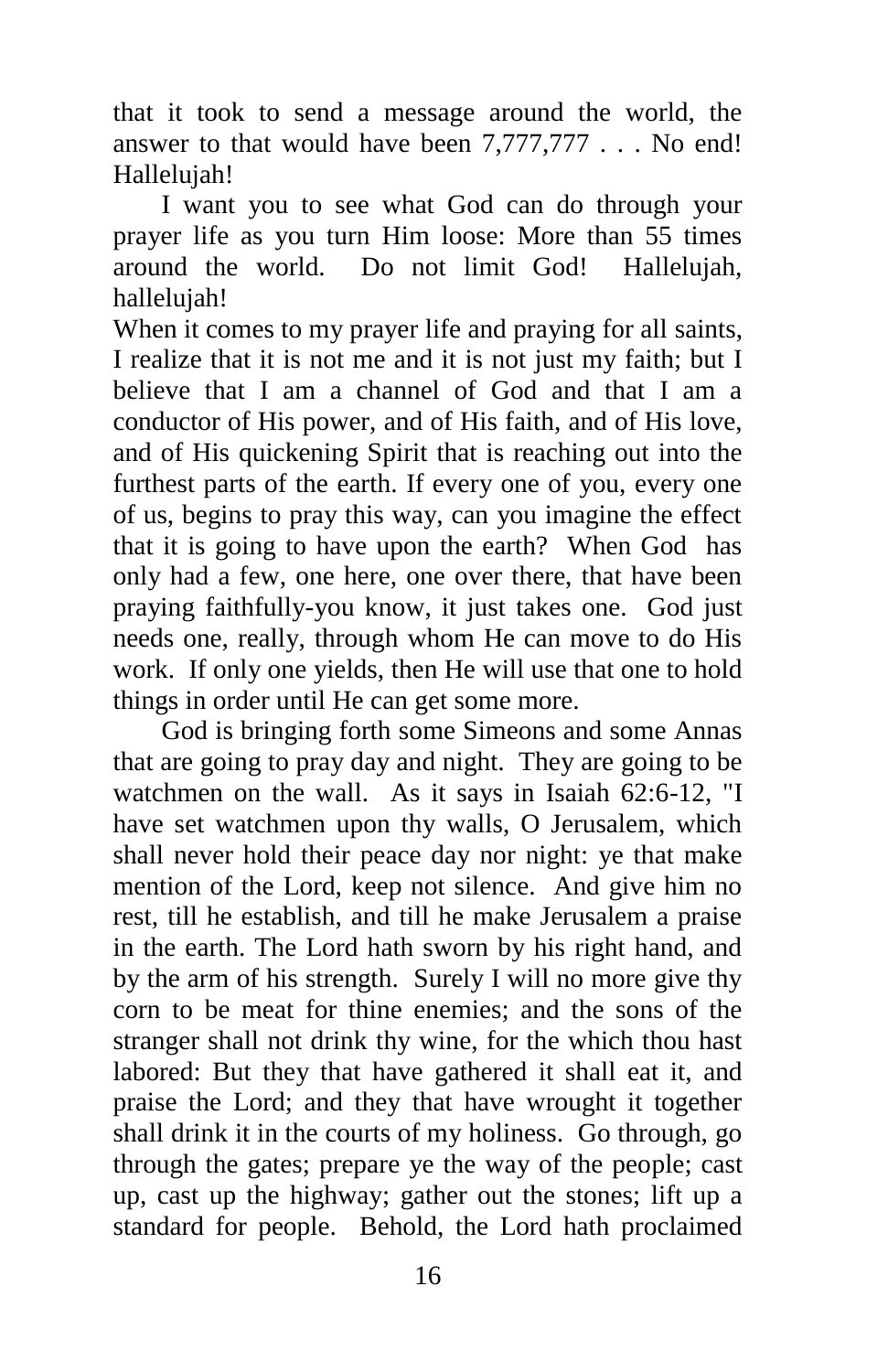unto the end of the world, Say ye to the daughter of Zion, Behold, thy salvation

cometh; behold, his reward is with him, and his work before him. And they shall call them, The holy people, The redeemed of the Lord: and thou shalt be called, 'Sought out. A city not forsaken.' "

Now I want you to turn back again to Colossians 1 because in praying, the Lord has been teaching us how to pray. It says that only the Spirit knows how to pray, so it is only the Spirit that will be able to teach you how to pray. I am discovering things about prayer that I did not know before. They are all here in the Word, but without the Spirit guiding as I pray, I will never discover them. I have read them many times, and you have, also. But here in verse 9, it is telling us how to pray for one another; because Paul says, first of all, "I never cease to pray for you." This is the way we ought to be towards one another, to never cease to pray for one another. When I pray, I can say to anybody, "I have been praying for you," because in the first place, I am praying for all the saints in all the earth. I pray this way daily. God will open unto me more and more what He is doing. I do not understand what He is doing, but He is going to show us what He is doing. He will not do it if you do not pray, because it is opened to us by faith. As I pray for all saints in all the earth, I can say to any saint at any time, "I am praying for you, always."

He also says to pray for all men. Well, at first I did not see that. But He said it, and so I-well, I had better pray for all men. Then it says that, if you do pray for all men (1 Tim. 2:1-2), then you will have peace and quietness.

When I was down in Barranquilla, we started out down the street and, of course, you see everything in the streets. There come all kinds of turmoil and all kinds of attacks of spirits upon you as you walk down the streets. Then there begins to become a struggle. You begin to try to fight those spirits. I remembered that Scripture, where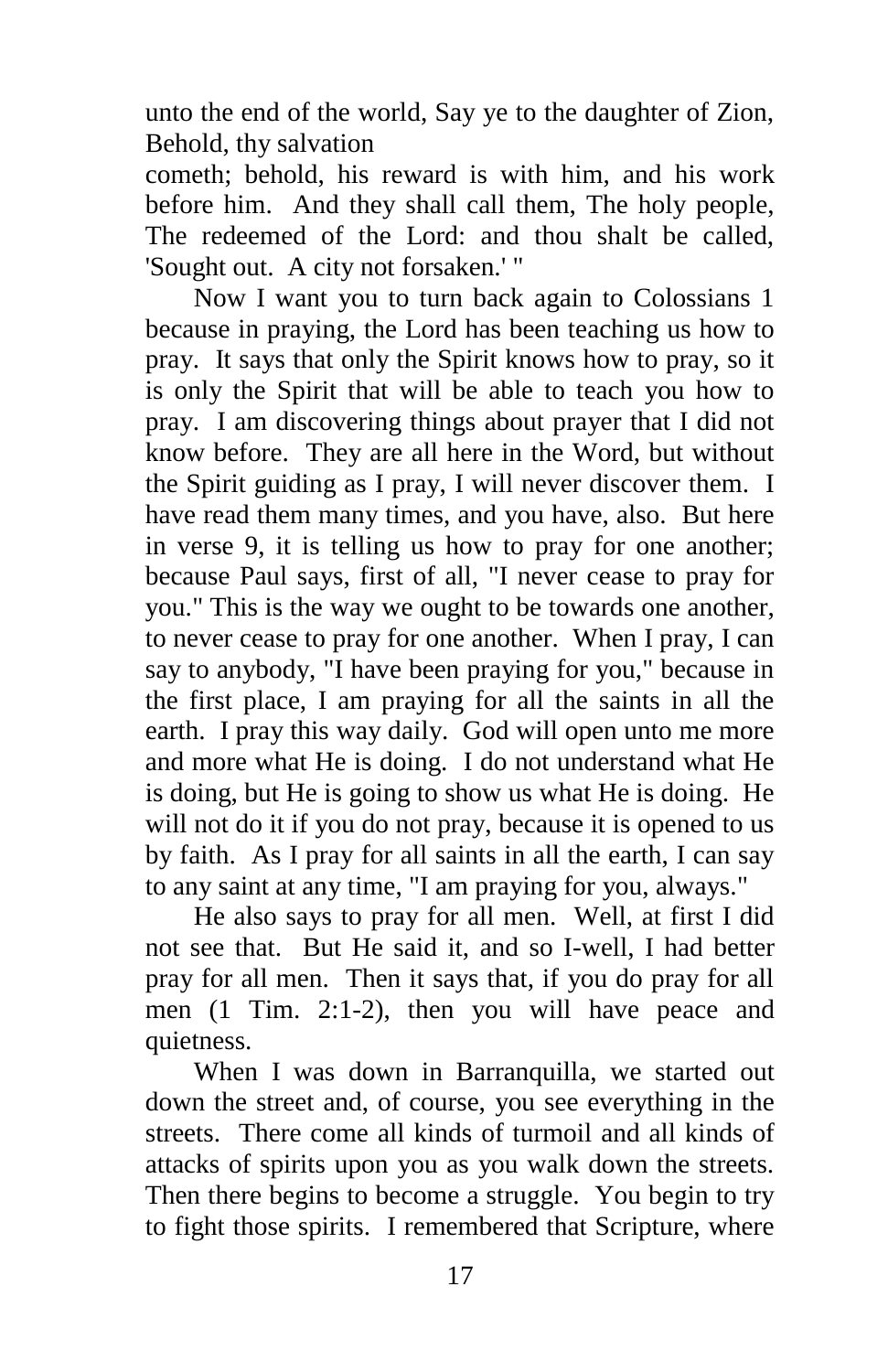He says for us to pray for all men. I began to pray for them. And the instant that I began to pray, there was no struggling. There was no more fighting. But there began to become a peace and a quietness, and a spirit of godliness began to reign in my heart. I saw the value of that which I had never seen before. That is what He says to do (if you have not read it).

1 Tim. 2:1,2: "I exhort therefore that, first of all, supplications, prayers, intercessions, and giving of thanks, be made for all men; For kings, and for all that are in authority; that we may lead a quiet and peaceable life in all godliness and honesty."

When you begin praying for all men, you are not going to be struggling within, fighting a spirit from within, trying to struggle against what you are seeing, and wishing that they would straighten up and do right. There is not going to be a struggling within, battling any kind of spirits, all kinds of spirits-covetous spirits, lust spirits that come upon you. When you begin to pray for them, then there comes a quietness and a peace within.

We are manifestations of the Spirit of God in the earth, are we not? "God so loved the world"-and it is going to be love that wins the world. It is love that broke your heart and brought you to Jesus. It was not the wrath of God, but it was the love of God that brought you to Him. I can see-God is beginning to reveal unto me more and more how this must reign in us towards each other, because whenever I love you enough, you will be at peace in my presence. When I love you enough, then you can trust me; but it is not that when you get to where you can trust me then you can love me. No, it is when I love you enough.

I had someone sharing with me just recently that, as they had shared with another elder-it was a footwashing situation-he did not receive it, and it became a barrier between them. Of course, there was no desire to have this barrier there, so this one went back to the elder and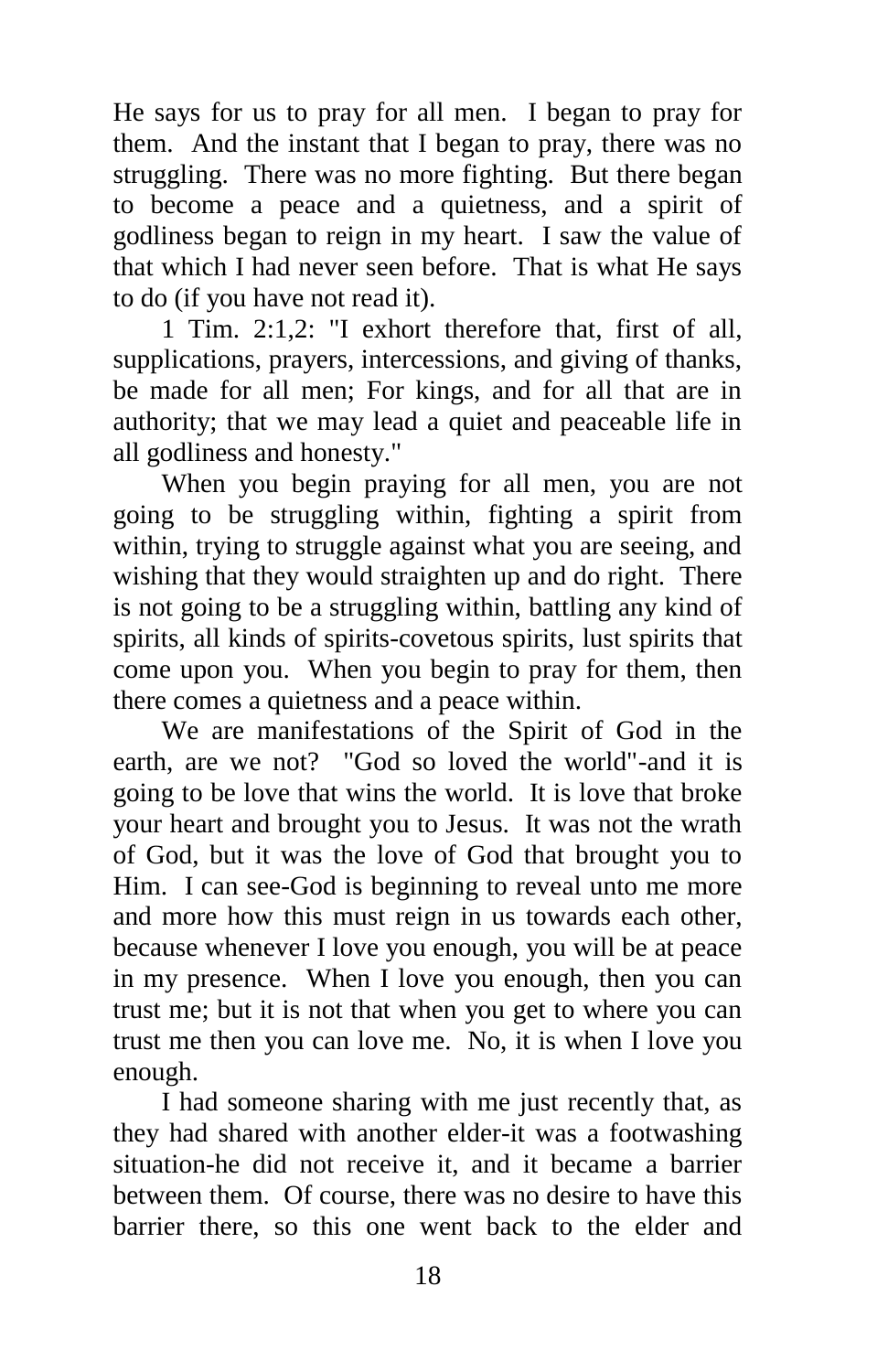apologized to him and said, "I'm sorry that I didn't love you enough that you could trust me." And this is the secret of our relationship together. Do not ever put the responsibility on the other one; it is yours. It is as we love one another. He says, "If you keep my commandments." Well' what are His commandments? That you love one another. If I love you enough, then this is going to break down the barriers. I cannot hold you responsible for what you do. I can only be held responsible for what I do, and my love for Him.

We see in Col. 1:9 that He said, "I pray for you and desire that you might be filled with the knowledge of His will in all wisdom and spiritual understanding." This is what I am going to be praying for you. This is what I hope you pray for me, and that you pray for all saints that there might be a desire within you that all might be filled with the knowledge of His will. Now that is something good to pray for: in ALL wisdom and spiritual understanding; that we might come into the fullness of His wisdom.

Now we notice in Ephesians 3:10,19: "To the intent that now unto the principalities and powers in heavenly places might be known by the church the manifold wisdom of God. . . . And to know the love of Christ, which passeth knowledge, that ye might be filled with all the fullness of God."

So God wants us to have all His fullness! And that means all of His knowledge, all of His wisdom, all of His understanding! And we can have them. They are for every one of us**,** every one of you, every child that is born again and prays. God wants to open unto us the fullness of His knowledge and of His wisdom and of His spiritual understanding. There is only one reason we will not have it, and that will be unbelief which will keep us from praying. It will keep you doing a lot of other things, but it will keep you from praying.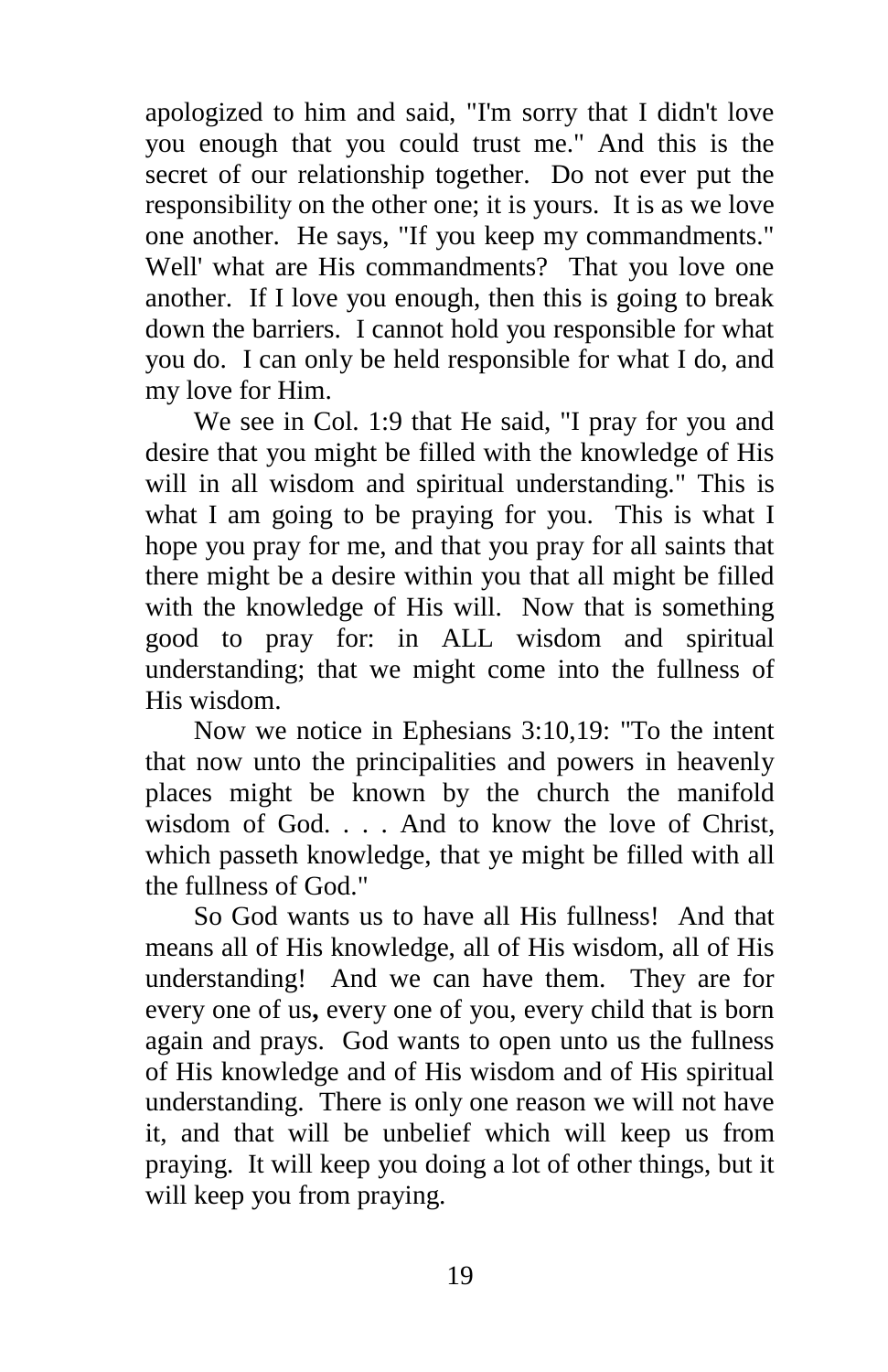Col. 1:10, 11: "That ye might walk worthy of the Lord unto all pleasing, being fruitful in every good work, and increasing in the knowledge of God; Strengthened with all -might according to his glorious power, unto all patience and longsuffering with joyfulness-,"

Eph. 3:20: "Now unto him that is able to do exceeding abundantly above all that we ask or think, according to the power that worketh in us.

"Now unto him that is able to do exceeding abundantly above all that we ask or think" or even imagine or can dream of, "according to the power that worketh in us." Here again, it is not according to our great faith or our great power, but it is that mighty power of God. It is the Almighty God that is reaching out, that is wanting to reach out and stir every saint upon the earth. Hallelujah!

And even as we pray for all men, you see, when you are praying for a man, you are made to be at peace with him. He may not be at peace with you, but you are at peace with him, until God can bring about the other peace.

Now, he said, "praying in all supplication I want us to turn to Acts 12:5-19, because it is the earnest, sincere 'Prayer that is going to avail much. And one translation of James 5:16, where it says, "confess your faults one to another, and pray one for another, that ye may be healed. The effectual fervent prayer of a righteous man availeth much"-in *its working.* Prayer in its working. You see, the work of God is going to be through believing prayer, as you pray believing that He is doing the work; just as Jesus said to the two blind men that came to Him to be healed (Mt. 9:28), He says, "Believe ye that I am able to do this?" Do you believe? And they said, "Yea, Lord," And He said then, "According to your faith be it unto you." If you believe that He is able to do it ... Do you believe that God is without limit, even through your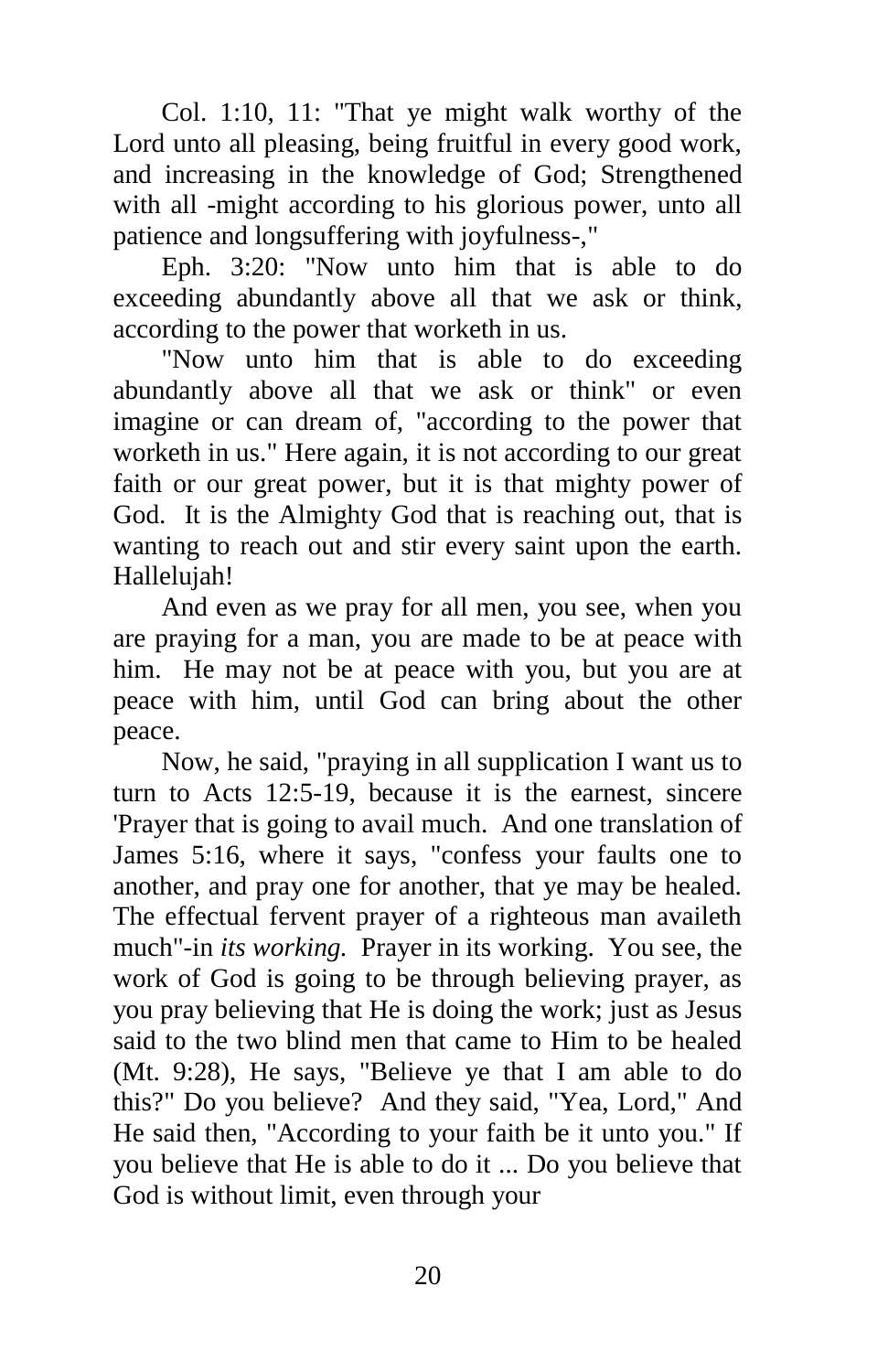prayer life? You see, He will do more than you can even imagine, even than you can dream. And you can dream up a lot of things! But you cannot even dream or imagine what God is going to do and is doing in the earth right now.

Acts 12:5-19: Here we see that Peter has been put in prison, and Herod is getting ready to cut his head off, because just before this he had beheaded James. And now he has Peter, and he intends to do the same thing. You know, if we can only think of how this would affect us if one of our brothers-Brother John Hinson-we just heard that he [Herod] had his head cut off last night-and we are in prayer because we know that he has brother John Jones, ready to cut his head off!

Now, how would you pray? Would you sort of lackadaisically say, "Well, Lord , if it be Thy will." No, I think we would be in earnest, fervent, sincere prayer: "God, deliver!"

As these people here-we see, "Peter therefore was kept in prison: but prayer was made without ceasing of the church unto God for him," and these words "without ceasing" mean "stretched-out-ed-ly" an earnest, fervent prayer, in agony. Because we see in Luke 22:44 the same word used here as Jesus is praying. "Being in an agony he prayed more earnestly, " stretched-out-ed-ly, being in an agony. And, I tell you, God brought a conviction in my heart when I read this, because I knew that I was not praying with this agony, with this compassion, with this "stretched-out-ed-ly" spirit. And it caused the cry within me, "God! That I might pray in such a manner."

And because these people prayed that way, then the angel of the Lord came and delivered Peter out of the midst of the dungeon, the prison, and from the bonds that he was in. Someone has said that he had at least 24 guards over him. This did not mean a thing to the angel of the Lord. But it was because a people prayed without ceasing.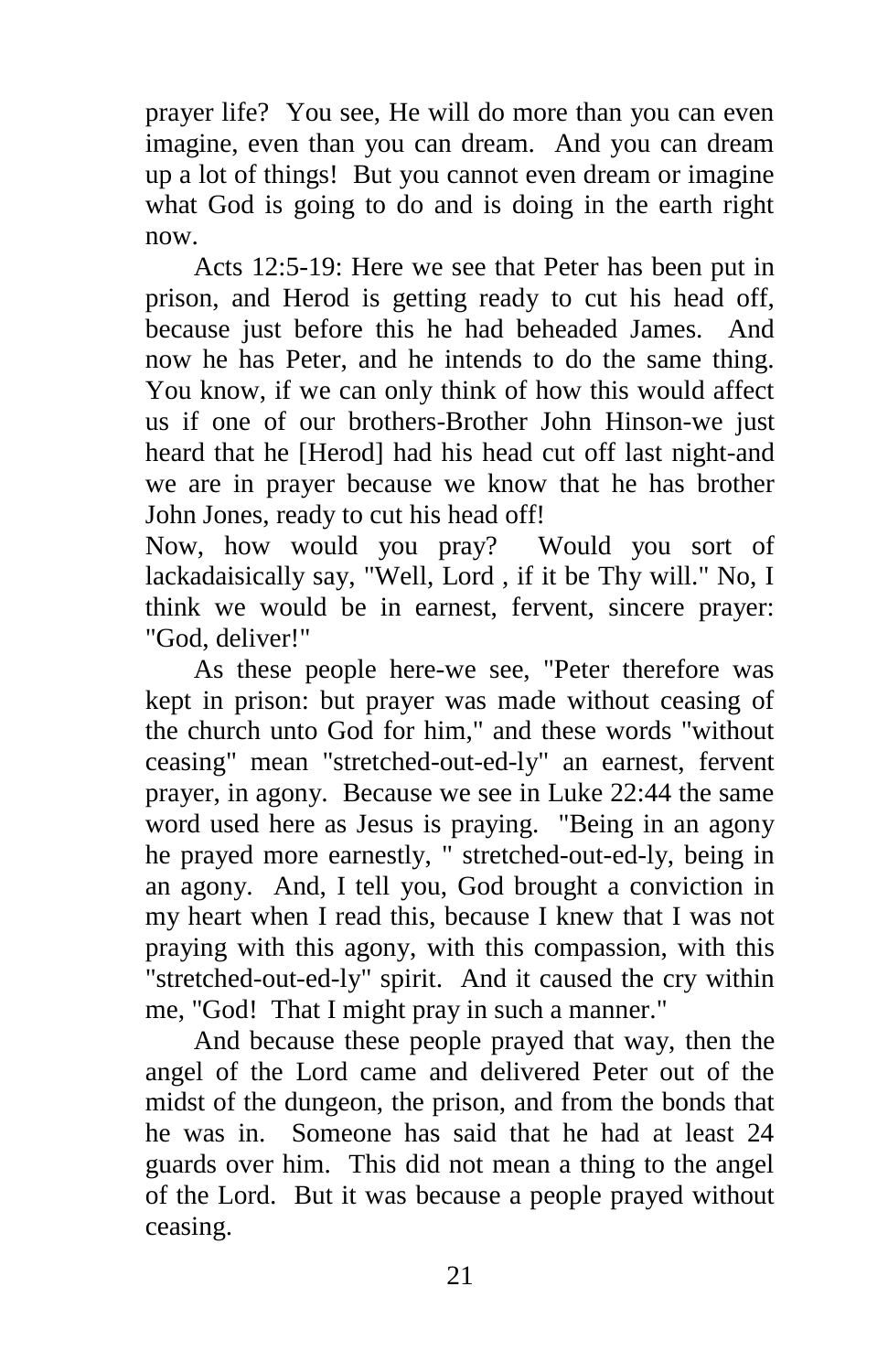Now, I am sure that, if they had prayed that way before James' head was cut off, he would have been delivered, too.

And so, I can see that God is calling us into this prayer, this earnest, fervent, sincere prayer, meaning what we are saying, "stretched-out-ed-ly" for God to be able to do His work and fulfill His purpose in it all.

Now I would like for you to turn to Ezekiel 37, because, as I was being directed by the Spirit in reaching out to all saints in all the earth in my prayer life, the Lord kept directing me, kept speaking to me to go to Ezekiel 37. And I did not know how this was going to apply, but I finally turned to Ezekiel 37 to see what the Lord was wanting to show me there.

And as I did, then as I read it, I began to see that prayer is even prophecy; because you are speaking forth by the breath of God the things that are being said. It is God who is speaking forth what *He* is saying. And, therefore, He is going to bring to pass the things that he is speaking forth, just as there is the forth-speaking from the ministry.

We believe it is God who is speaking. We are not just preaching; but it is God who is speaking. And so these things that are being said are being spoken into existence by God. We are beginning to believe it, after we hear it about a hundred times! After a while, we say, "Well, I-maybe that's right!"

I tell you, the Lord began giving me a word (that I thought I was going to minister here at the convention, but I am not going to have time) when I was in South America. And the thought of it was that we have come to the time when we are going to have to fight for life. A fight for life. And, of course, in Isaiah 28, where we have made a contract or a covenant with death. And I did not realize that, back when I first came into this move, as always even before I came in the move, but then I committed myself to the Lord, and said, "God, if you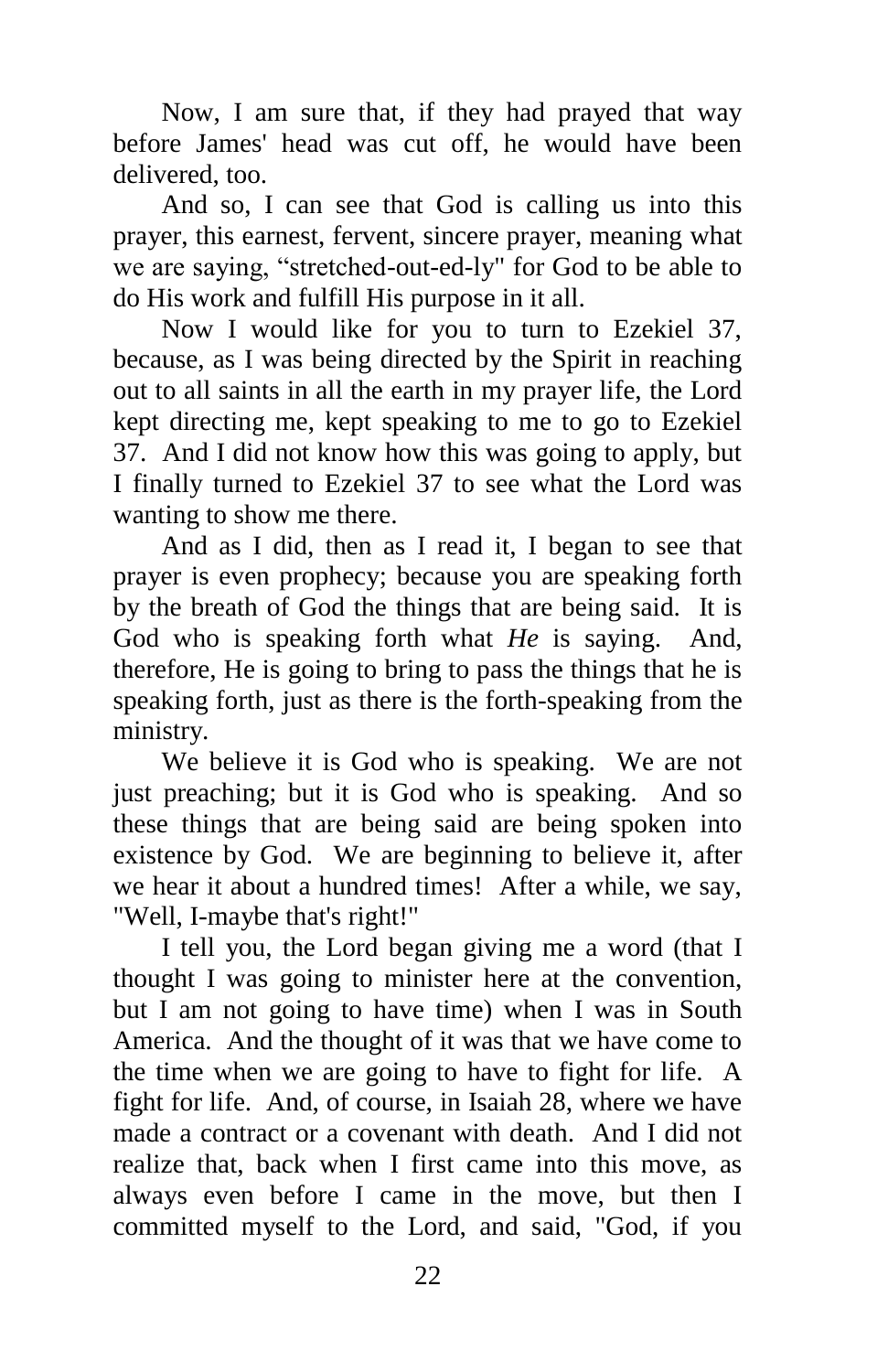want me to go to the jungles of South America," which was the wilderness at that time-Canada had not come into existence yet, in the wilderness picture-but I said, "Lord, I am willing to go down there and die for You." And so, when Brother Sam came along and said he was not going to die, it did not exactly fit with what I had said. And so I could not receive it right off. But, you know, the Lord showed me that I did not know it, but I had made a religious contract with death. And that was not God. And so Satan would like to get me down there in the jungle and kill me, fulfilling what I said to God that I was willing to do. But I saw, and I shared with Brother Sam. I said, "Why, I found out to die is the easiest way out." Praise God, just turn loose and die. But, brother, if you are going to live, you are going to have to fight-fight this spirit of death. And, brother, we are going to fight. We are going to win.

Now, in this 37th chapter it says, "The hand of the Lord was upon me, and carried me out in the spirit of the Lord, and set me down in the midst of the valley which was full of bones. And caused me to pass by them round about: and, behold, there were very many in the open valley; and, lo, they were very dry." Now, if you do not think those bones out there are dry, you go out there and talk to some of them. But I do not want to just point my finger. You know, we have got a lot of dry bones right here. And if there is any question in your mind as to who these dry bones are, let us read verse 11: "Then he said unto me, Son of man, these bones are the whole house of Israel." Hallelujah!

These are those saints, the saints in all the earth-dry bones. And, I tell you, I am beginning to see them move. By faith I am beginning to see those dry bones move, and to begin to shake because I tell you, it is not me, but it is the power of God that is beginning to move in all the earth, through a people who pray. It is going to be done!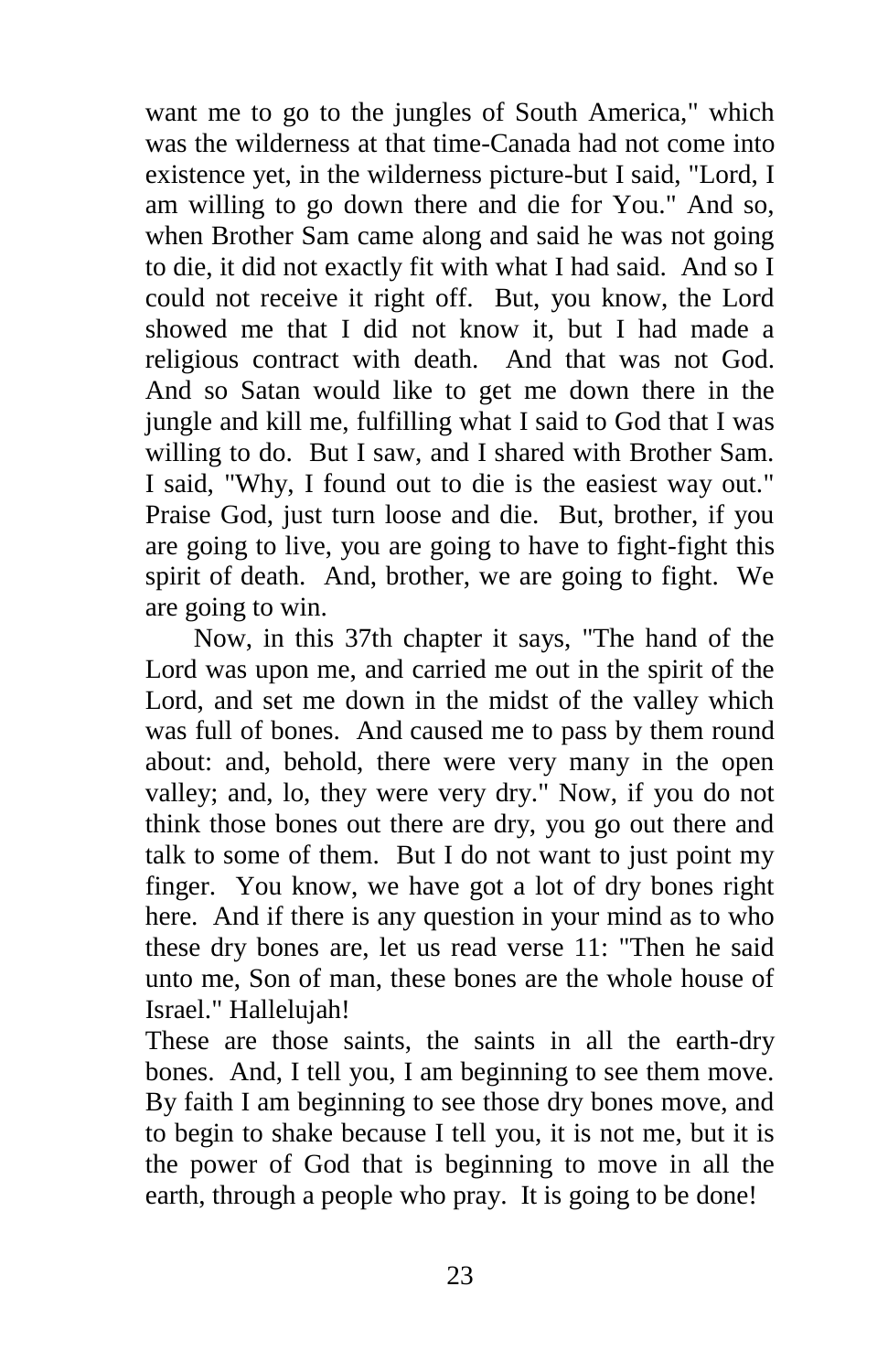"And he said unto me, Son of man, can these bones live?" Do you believe those bones can live? Do you believe those bones out there can live? Do not limit God! Hallelujah. And they are going to live through your prayer life because through your prayer life you are going to send forth the quickening power of Almighty God into all the earth!

And so you can see when many of the people of God begin to move in prayer, with God's power flowing through them to bring forth life-you have heard of the air being electrically charged-well the air is going to be filled and charged with the breath of His life in all the earth. This is the thing that is going to drive back the powers of hell and of darkness. And He says, "The gates of hell shall not prevail against us." Because you and I speak forth the breath of life and the breath of power and the breath of His love, light and love and life, that the air, the atmosphere, is going to be filled with Him, His life.

"And I answered, 0 Lord God, thou knowest. Again he said unto me, Prophesy upon these bones, and say unto them, O ye dry bones, hear the word of the Lord."

Pray for these dry bones. Prophesy unto them: O ye dry bones, hear the word of the Lord! "Faith comes by hearing and hearing by the word of God." God is sending forth His word into the earth and our prayer should be, "Hear the Word of the Lord," to every dry bone out there: "Hear what God is saying in this hour. Hear the word of the Lord!" .

I shared with Brother Sam up in Alaska, I said that I could see what God is doing, how He is going to do it. He is sending forth the ministries throughout the earth to plant the seeds of life. And every place the gospel is ministered, there comes forth that torch of light. But these torches must have oil, the anointing of God, the strength and the power to send forth. Where are they going to get it? They are going to get it from you as you pray. You and I cannot go to all those places-and yet we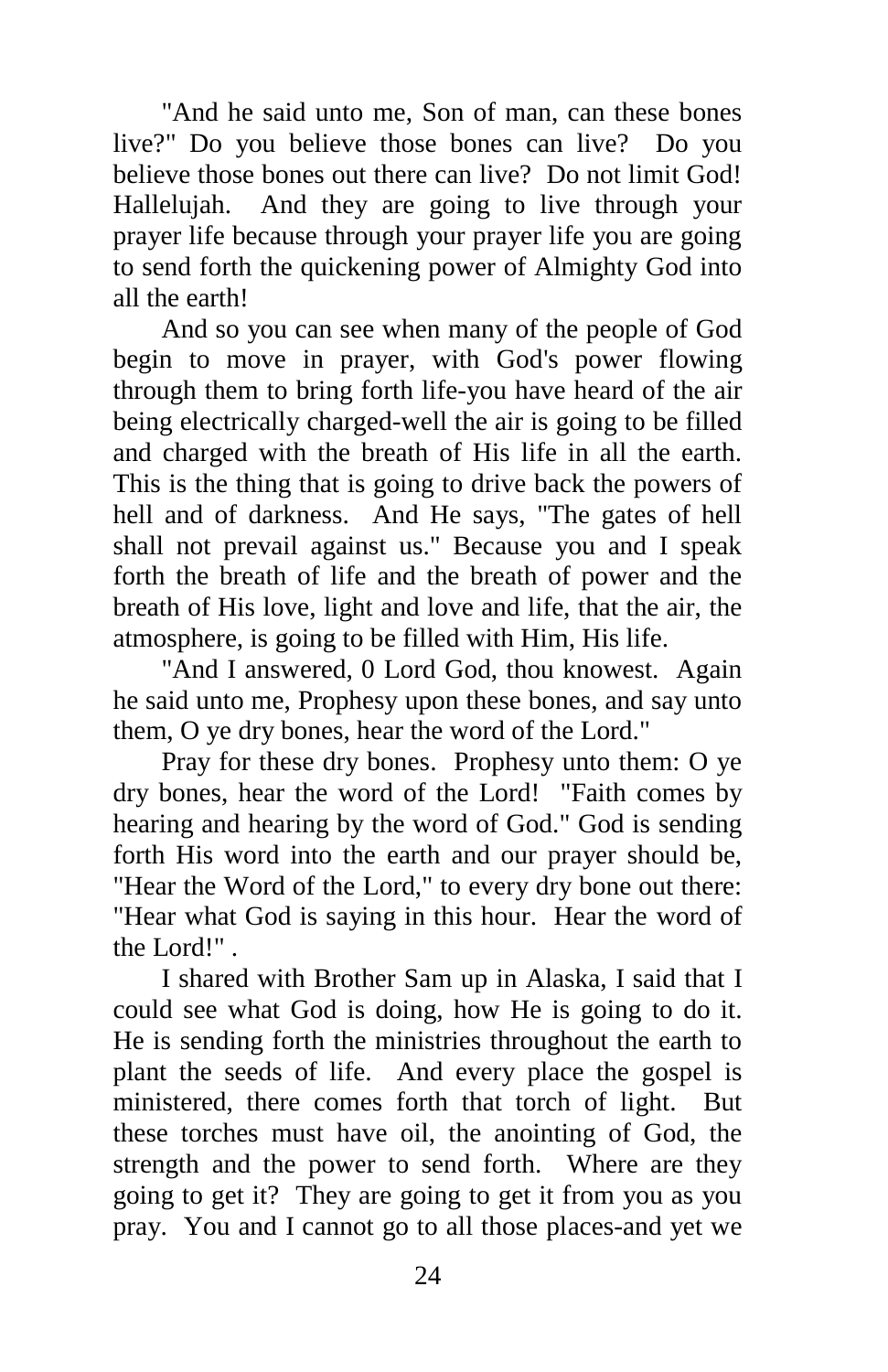can. You can be to every one of those places every day, ministering life, the anointing of God, the strength of God, (empowering) strengthening, healing, encouraging, lifting up, restoring, redeeming. You can be in every one of these every day, lifting them up, as you let the power of God and His life, and His love, and His light, flow through you to the ends of the earth.

I noticed in that story told in 2 Kings 4 about the widow whose husband was dead; and she only had two sons and the bondman had come to claim her sons. She wanted to know what to do. And Elisha said, "Well, what do you have in your house?" She said, "I don't have anything but a little oil." And he said, "Well, send your sons out to gather vessels. Vessels are those dry bones out there. "Begin to gather vessels, and begin to pour oil into them. As long as you keep pouring there will be oil there." I noticed that she kept pouring, and they kept filling up the vessels until finally she said to her two sons, who represent the witness within, "Are there any more vessels?" They said, "No." So I saw then that she had covered the whole earth. She had prayed for all of them. She had poured out oil to all of them. There were no more vessels-all men, and all saints upon the earth. As long as you pray there will be oil. As long as God gives you vessels, you keep praying all day and night. You will not have to worry about not thinking of anything to pray for because you will be praying day and night, once you get into this spirit of prayer-whatever you are doing you are going to be praying. And you are going to be praying for those around the world. You are going to be praying for those that you know, and this of course, will spark the interest in that particular nation. And you will not only pray for the Bodies there, but you are going to be praying for every saint in Colombia-not just those on the Caqueta, not just those down there on the farms, not just the ministries here or there, but you are going to be praying for all saints.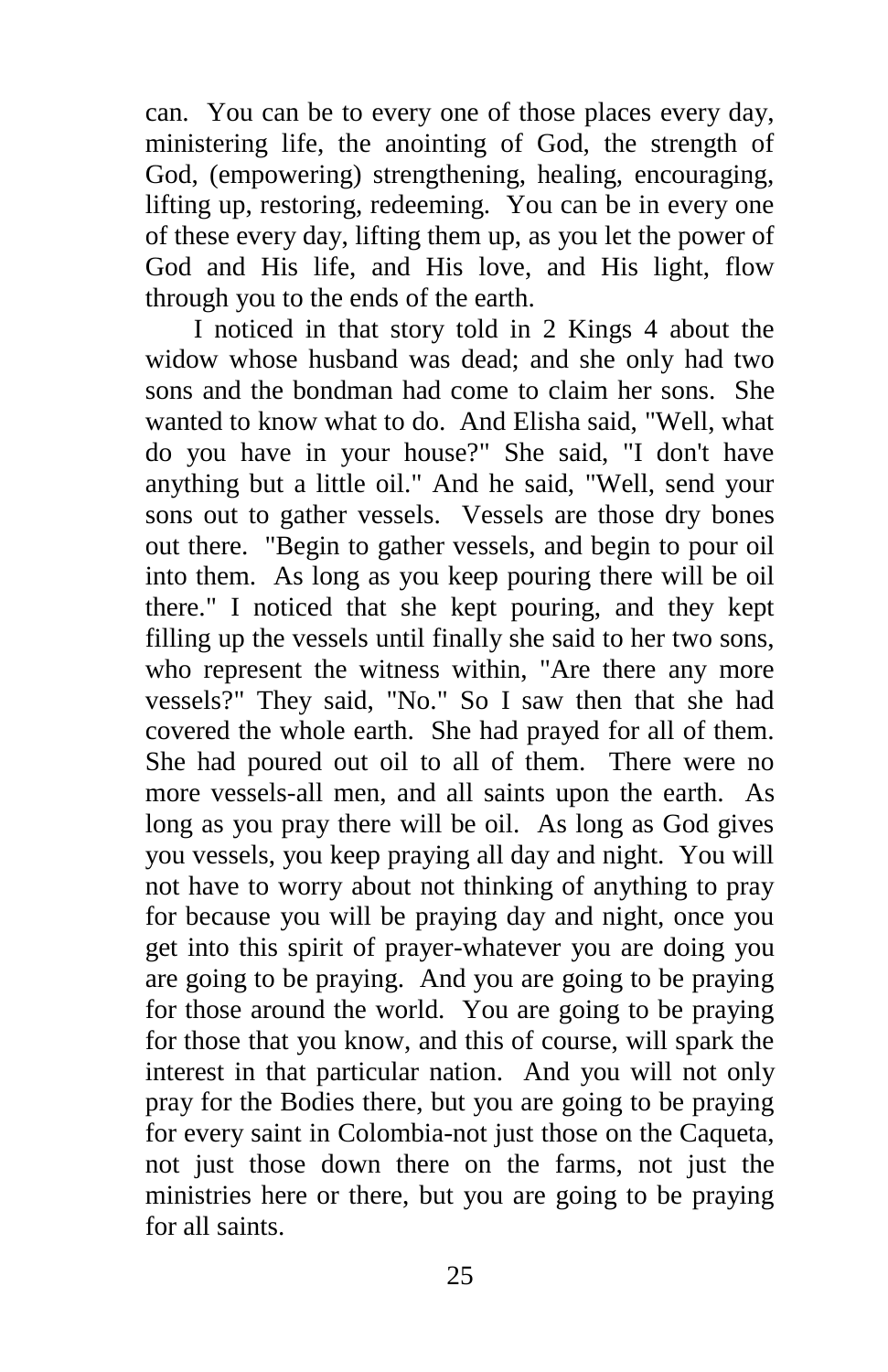And this is the love of God. This is the compassion of God. This is the interest of God. Ours is limited, but let us not limit God because it is He who wants to pray. Would He just pray for the folks on the Caqueta? No. He would mention them, as they are brought to our minds, because He wants to flow through us, and He wants us to keep a personal interest and a personal feeling of compassion in need, but He is going to reach to every saint down there.

And not only that-for all men! So now you are entering into the prayer of God. You are not just praying on a little individual basis, but you are beginning to open your life and your heart and your mind unto Him. It is God who is praying through you to bring about His will in the earth.

Ezekiel 37:5 says: "Thus saith the Lord God unto these bones; Behold, I will cause breath to enter into you and ye shall live . . ." You see the breath, the breath of God, as you pray is going to begin to stir these dry bones.

"And I will lay sinews upon you, and will bring up flesh upon you, and cover you with skin, and put breath in you, and ye shall live; and ye shall know that I am the Lord." As this thing begins to come to pass we will know that it is God.

"So I prophesied as I was commanded, (or prayed as I was commanded); and as I prophesied, there was a noise, and behold a shaking, and the bones came together, bone to his bone. And when I beheld, lo, the sinews and the flesh came up upon them, and the skin covered them above: but there was no breath in them. Then said he unto me, Prophesy unto the wind, prophesy son of man, and say to the wind, Thus saith the Lord God: Come from the four winds, O breath, and breathe upon these slain, that they may live." "Prophesy " equals "pray." I noticed that there are four winds mentioned in the seventh chapter of Revelation--the angel that had authority over the wind there, that could hurt the land and the sea and the trees,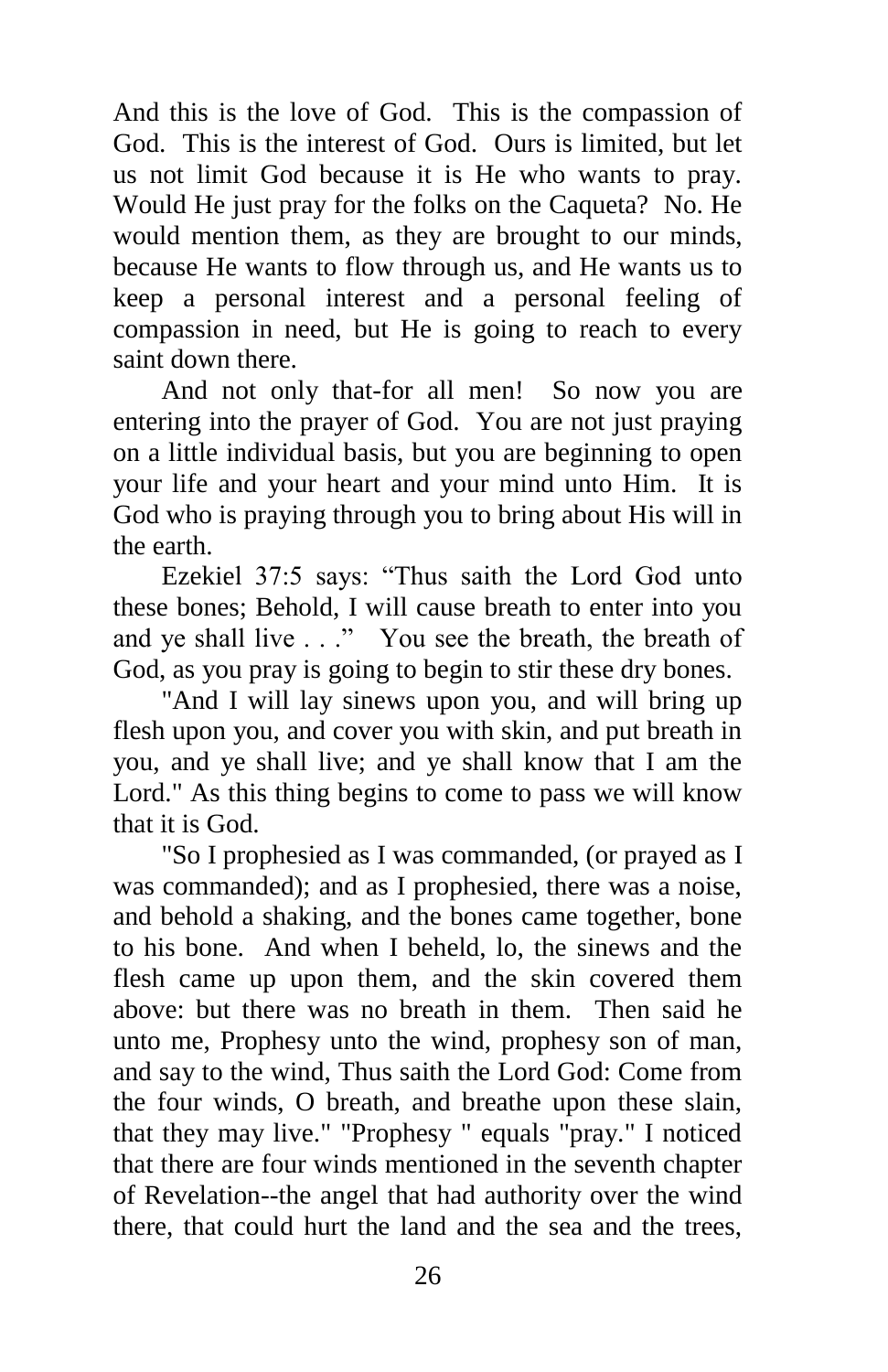but he said to hold back-hold back until we have sealed these in their foreheads.

"And breathe, O breath, and breathe upon these slain, that they may live." "So I prophesied as he commanded me, and the breath came into them, and they lived, and stood up upon their feet, an exceeding great army."

When we were in South America again, just before or after I had ministered this word, a prophet there came to me and said, "About two weeks before you came, the Lord gave me this dream." And she said, "I dreamed I got up early in the morning and went to the camp. But instead of seeing the houses, I saw a cemetery-filled with graves. Somebody told me my relatives were buried there in the cemetery. As I was looking for the names of my natural family, I noticed that two dogs of the farm were running and playing all over the cemetery. I could not find my natural relatives' graves, but of the people of the farm. Some of the people kept these graves well weeded, and flowers planted. Some were sitting on top of their graves reading the Bible. Some were very proud of their graves, but some let their graves grow up in weeds. I could not believe what I was seeing, so I kept looking for the houses of the farm. When I saw the dogs digging up the graves and scattering the bones all over the place, I knew that Brother Sam would arrive soon with the other ministry, and I was afraid he would see all the bones out of place, so I got a shovel and started covering them.

Before I could cover them I saw Brother Sam and the ministry coming. And he told me to stop covering them because every time he comes he sees all the nice graves. But he wants to see the bones, to prophesy over them. He started prophesying over the bones, as in the book of Ezekiel. And I closed my eyes. I could hear the noise of the bones being connected. And when I opened my eyes, I was surprised to see only one man formed from all the bones and thought there should be a whole army and that Brother Sam must have failed in his prophecy. I asked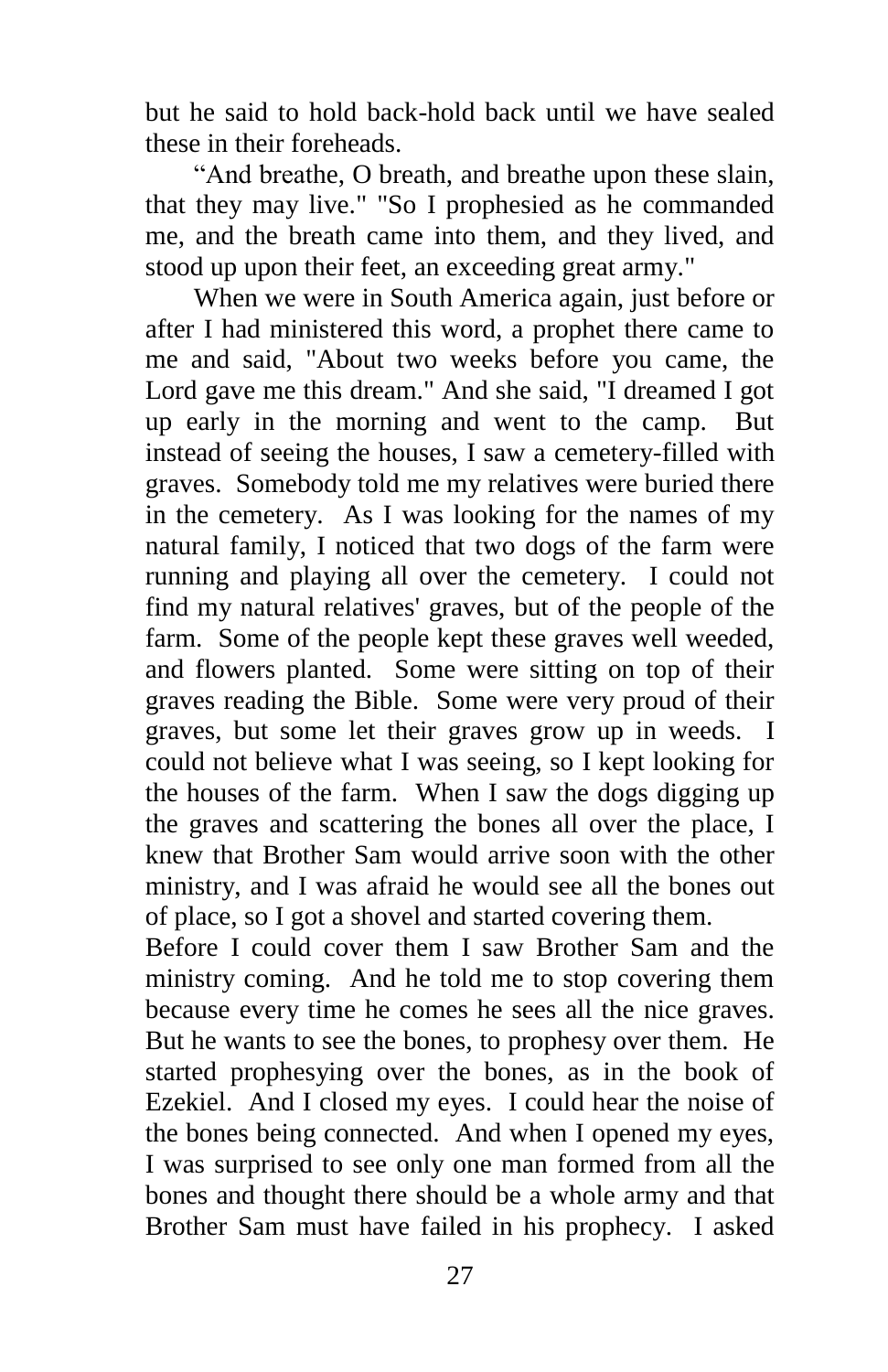Brother Sam why there was not a whole army, and he said, 'That is the Body of Christ-just one man, one manymembered man.' And I asked him to show me in which part my bones were, and he said, 'There is no individualism in this Body of Christ.' So I found out that many-membered Body is just one man." Hallelujah!

You know, you hear people who do not believe in the prophet ministry; but this is pretty good confirmation of how God is speaking through them.

And one more dream that she also had. I brought this word at the convention in Tingo Maria, Peru. And the night before I brought it-and she did not know what I was going to minister on-but she shared this dream that God gave her:

She said, "In my dream, I saw Brother Dee teaching a small boy how to pray. He was teaching him the Lord's Prayer. He told the boy that as he prayed, he must walk around a small tree, and that as he prayed in faith the tree would grow into a big tree, and its leaves would be for the healing of the nations. So the boy started praying and walking around the tree.

"When he came to the part that said, 'Thy Kingdom come,' and the part that says, 'Give us our daily bread,' he said these parts very loudly. When he came to the part that says, 'Forgive us our debts,' and the part that says, 'Thy will be done,' he did not say them at all, or very softly. I saw Brother Dee correcting him many times, saying, 'Not like that, my son, but you must pray in faith.' As I stood by, looking and listening, I saw that the boy was a Peruvian. But then he changed into boys of other nations, from all over the world. He kept-saying the Lord's Prayer and walking around the tree and making the same mistakes. Brother Dee kept correcting him. The boy did not believe in his heart that just praying would make the tree grow, so he dug a trench around the tree and put fertilizer in it. He also started pruning the branches and leaves from the tree with his hands. The